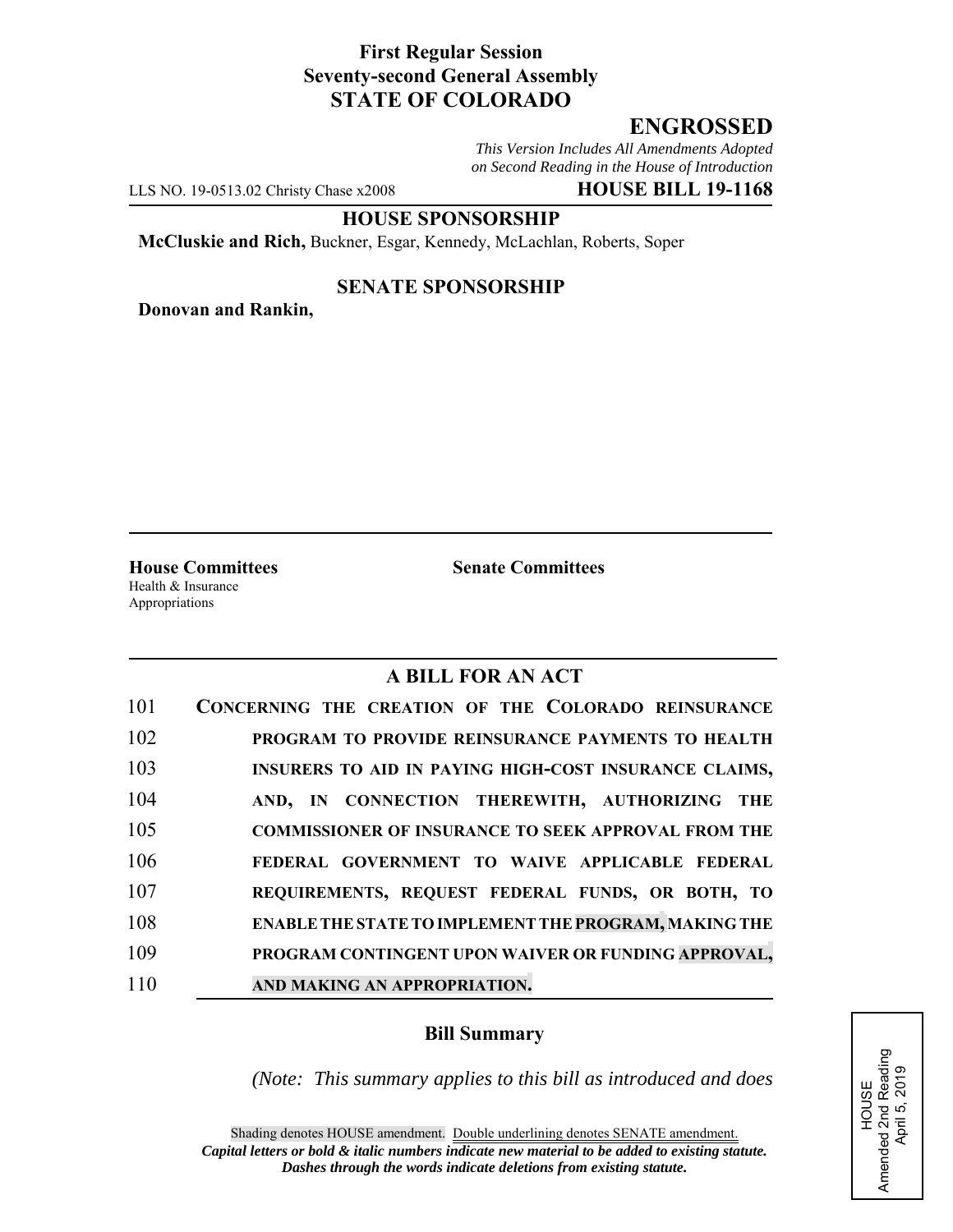*not reflect any amendments that may be subsequently adopted. If this bill passes third reading in the house of introduction, a bill summary that applies to the reengrossed version of this bill will be available at http://leg.colorado.gov.)*

The bill authorizes the commissioner of insurance to apply to the secretary of the United States department of health and human services for a state innovation waiver, for federal funding, or both, to allow the state to implement and operate a reinsurance program to assist health insurers in paying high-cost insurance claims. The state cannot implement the program absent waiver or funding approval from the secretary. The program is established as an enterprise for purposes of section 20 of article X of the state constitution. The division of insurance is to include an update regarding the program in its annual "SMART Act" report, and the program is subject to sunset review and repeal in 5 years.

| $\mathbf{1}$   | Be it enacted by the General Assembly of the State of Colorado:        |
|----------------|------------------------------------------------------------------------|
| $\overline{2}$ | <b>SECTION 1.</b> In Colorado Revised Statutes, add part 11 to article |
| 3              | 16 of title 10 as follows:                                             |
| $\overline{4}$ | PART <sub>11</sub>                                                     |
| 5              | <b>COLORADO REINSURANCE PROGRAM</b>                                    |
| 6              | 10-16-1101. Short title. THE SHORT TITLE OF THIS PART 11 IS THE        |
| $\overline{7}$ | "COLORADO REINSURANCE PROGRAM ACT".                                    |
| 8              | 10-16-1102. Legislative declaration. (1) THE GENERAL                   |
| 9              | ASSEMBLY HEREBY FINDS AND DECLARES THAT:                               |
| 10             | ALL COLORADANS DESERVE ACCESS TO HIGH-QUALITY,<br>(a)                  |
| 11             | AFFORDABLE HEALTH CARE TO HELP SUPPORT THEIR WELL-BEING AND            |
| 12             | ECONOMIC SECURITY;                                                     |
| 13             | (b) INCREASING COSTS OF HEALTH CARE IN COLORADO HAVE LED               |
| 14             | TO PREMIUM INCREASES FOR HEALTH INSURANCE IN THE INDIVIDUAL            |
| 15             | MARKET THAT HAVE CREATED A FINANCIAL BURDEN FOR SOME                   |
| 16             | COLORADANS PURCHASING INSURANCE IN THE INDIVIDUAL MARKET;              |
| 17             | (c) THAT BURDEN IS HEIGHTENED IN RURAL AREAS OF THE STATE,             |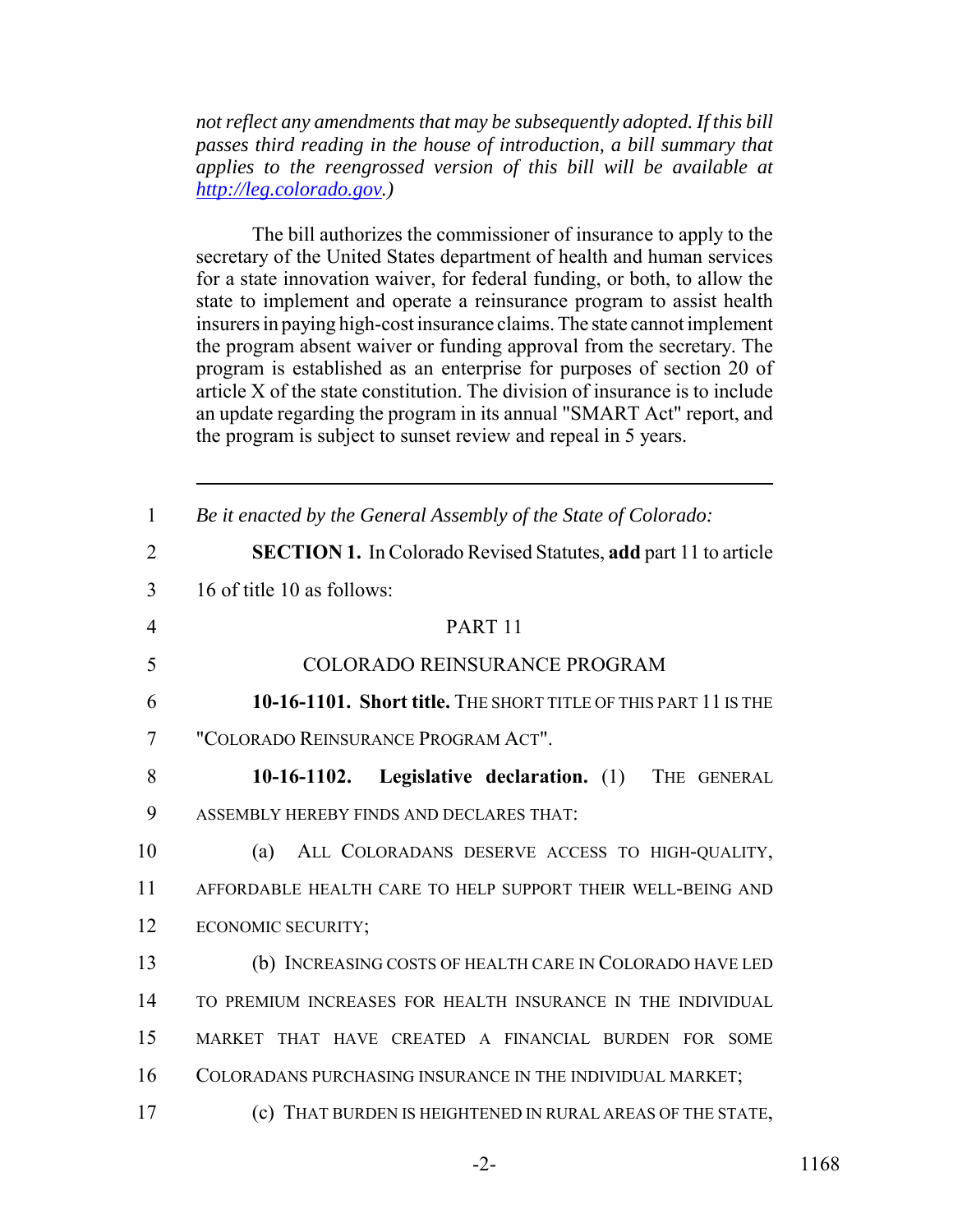WHERE PREMIUMS ARE CONSIDERABLY HIGHER THAN IN METROPOLITAN AREAS OF THE STATE AND THERE IS A LACK OF COMPETITION AMONG HEALTH CARE PROVIDERS AND CARRIERS;

 (d) BECAUSE OF THE FINANCIAL BURDEN HIGH-COST HEALTH INSURANCE PLACES ON CONSUMERS IN RURAL AREAS, A CONSIDERABLE NUMBER OF THESE COST-BURDENED CONSUMERS MAY NOT PURCHASE HEALTH INSURANCE, EXACERBATING THE PROBLEMS OF FEW CARRIERS, FEW PLAN OPTIONS, AND HIGH HEALTH INSURANCE COSTS IN RURAL REGIONS, AS WELL AS INCREASING THE NUMBER OF UNINSURED COLORADANS; AND

 (e) COLORADO HAS HISTORICALLY BEEN A NATIONAL LEADER IN HEALTH CARE INNOVATION, AND IT IS IMPORTANT TO USE THAT INNOVATIVE SPIRIT TO ADDRESS THE RISING COSTS OF HEALTH CARE IN THE STATE BY DIRECTING THE COMMISSIONER OF INSURANCE TO CREATE A REINSURANCE PROGRAM THAT WILL:

 (I) MAKE PRIVATE HEALTH INSURANCE IN THE INDIVIDUAL MARKET MORE ACCESSIBLE AND AFFORDABLE;

 (II) ENCOURAGE PARTICIPATION AND COMPETITION BY CARRIERS THROUGHOUT THE STATE, BUT PARTICULARLY IN RURAL AREAS OF THE STATE, IN ORDER TO GIVE CONSUMERS THE ABILITY TO SEEK VALUE IN HEALTH INSURANCE COVERAGE;

 (III) DECREASE COSTS OF CARE, LEADING TO LOWER PREMIUMS AND RESTRAINING, IF NOT DECREASING, THE GROWTH IN FEDERAL SPENDING COMMITMENTS IN THE INDIVIDUAL MARKET; AND

 (IV) SUPPORT AND EMPOWER, AND INCREASE ACCESS TO AFFORDABLE, HIGH-VALUE HEALTH INSURANCE FOR, CONSUMERS WHO ARE INELIGIBLE FOR PREMIUM TAX CREDIT SUBSIDIES WHILE MINIMIZING ANY

-3- 1168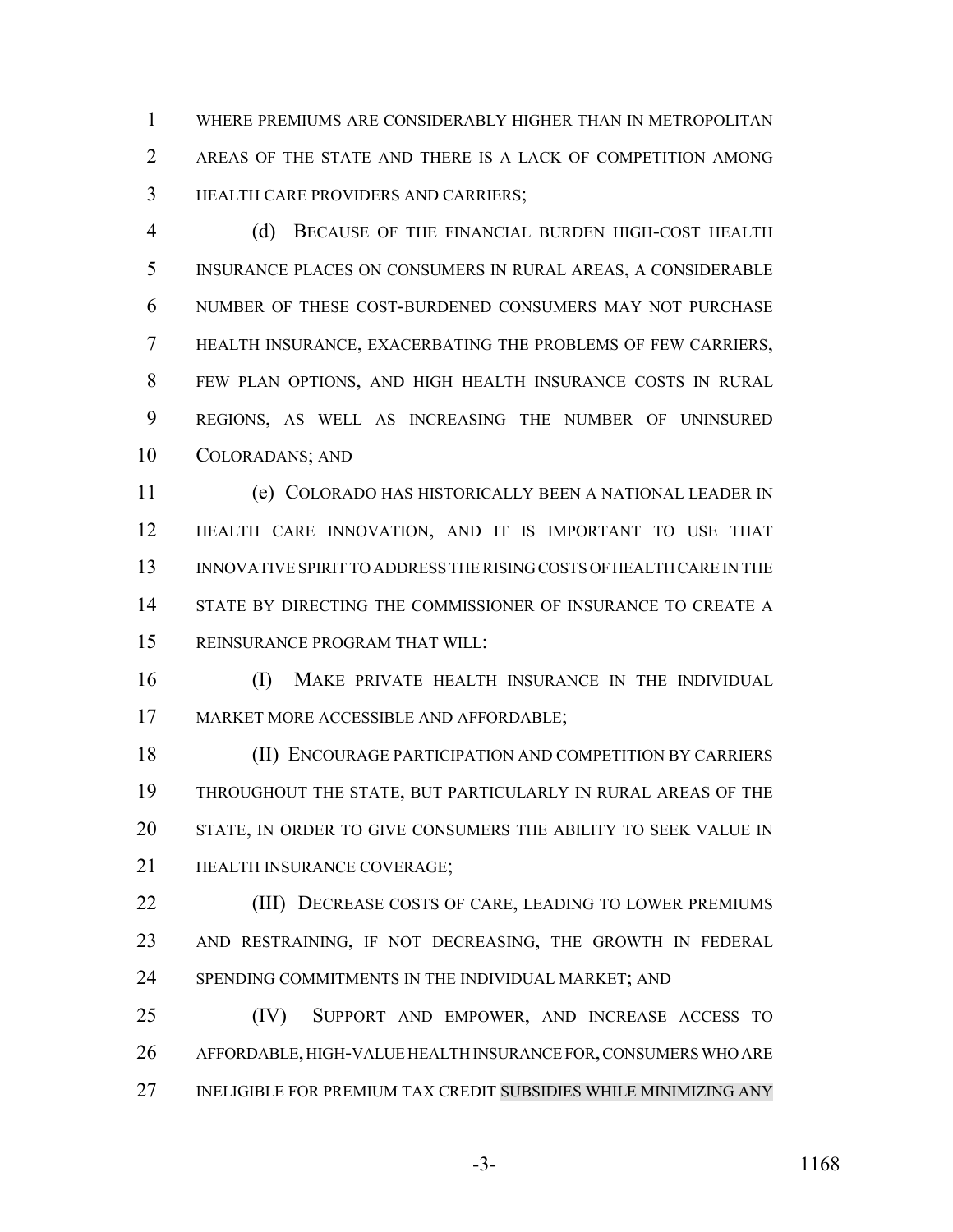POTENTIAL NEGATIVE EFFECTS ON ACCESS TO AFFORDABLE, HIGH-VALUE INSURANCE FORCONSUMERSWHO ARE ELIGIBLE FOR PREMIUM TAX CREDIT SUBSIDIES AND COST SHARING REDUCTIONS.

 **10-16-1103. Definitions.** AS USED IN THIS PART 11, UNLESS THE CONTEXT OTHERWISE REQUIRES:

 (1) "ATTACHMENT POINT" MEANS THE AMOUNT SET BY THE COMMISSIONER PURSUANT TO SECTION 10-16-1105 (2) FOR CLAIMS COSTS INCURRED BY AN ELIGIBLE CARRIER FOR A COVERED PERSON'S COVERED BENEFITS IN A BENEFIT YEAR, ABOVE WHICH THE CLAIMS COSTS FOR BENEFITS ARE ELIGIBLE FOR REINSURANCE PAYMENTS UNDER THE REINSURANCE PROGRAM.

 (2) "BENEFIT YEAR" MEANS THE CALENDAR YEAR FOR WHICH AN ELIGIBLE CARRIER PROVIDES COVERAGE THROUGH AN INDIVIDUAL HEALTH BENEFIT PLAN.

 (3) "COINSURANCE RATE" MEANS THE RATE SET BY THE COMMISSIONER PURSUANT TO SECTION 10-16-1105 (2) AT WHICH THE REINSURANCE PROGRAM WILL REIMBURSE AN ELIGIBLE CARRIER FOR CLAIMS INCURRED FOR A COVERED PERSON'S COVERED BENEFITS IN A BENEFIT YEAR, WHICH CLAIMS EXCEED THE ATTACHMENT POINT BUT ARE BELOW THE REINSURANCE CAP.

 (4) "COMMISSIONER" MEANS THE COMMISSIONER OF INSURANCE, THE COMMISSIONER'S DEPUTIES, OR THE DIVISION OF INSURANCE, AS APPROPRIATE.

(5) "ELIGIBLE CARRIER" MEANS A CARRIER THAT:

 (a) OFFERS INDIVIDUAL HEALTH BENEFIT PLANS THAT COMPLY WITH THE FEDERAL ACT; AND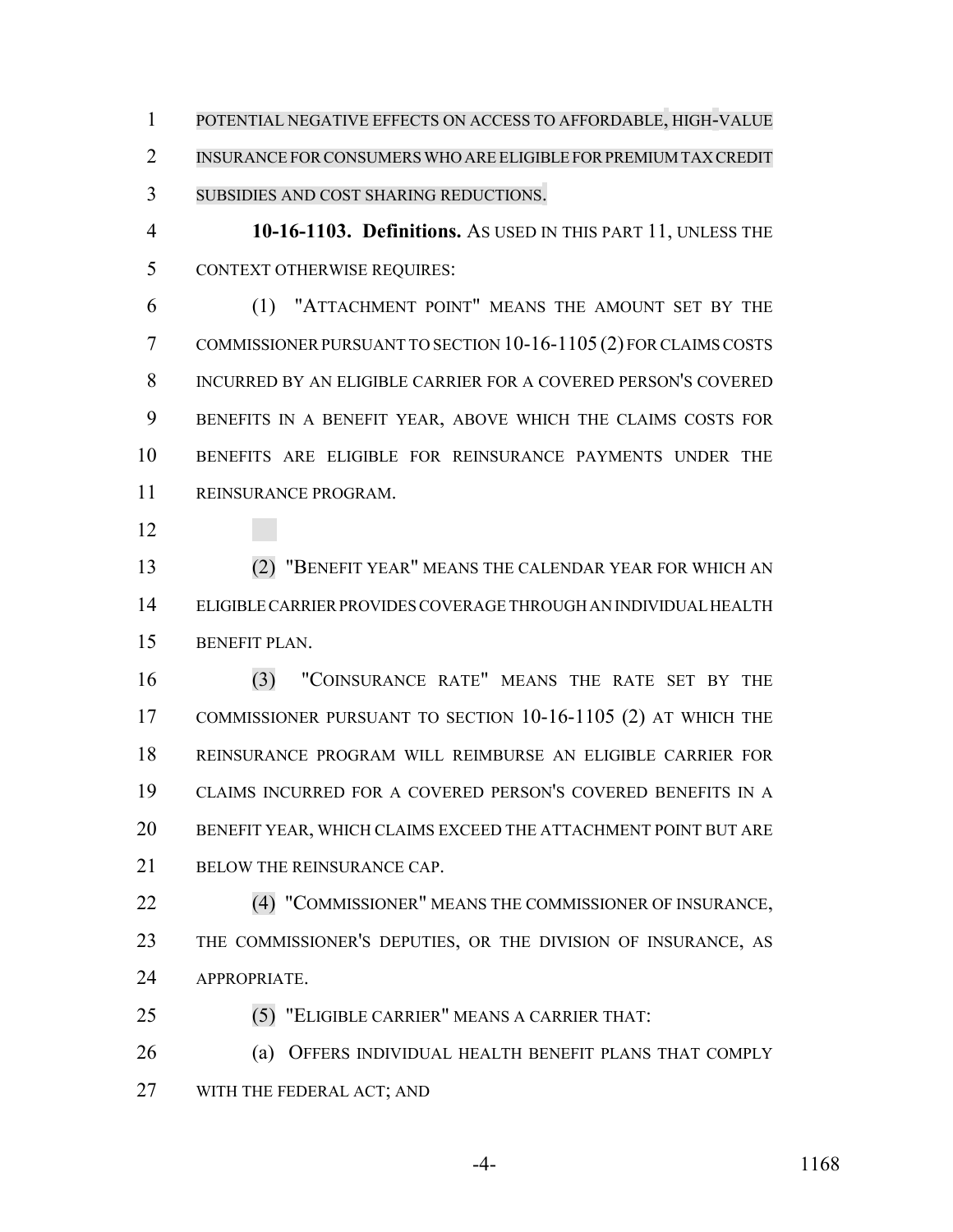(b) INCURS CLAIMS COSTS FOR A COVERED PERSON'S COVERED 2 BENEFITS IN THE APPLICABLE BENEFIT YEAR. (6) "HOSPITAL"MEANSAHOSPITALLICENSEDORCERTIFIED BY THE

 DEPARTMENT OF PUBLIC HEALTH AND ENVIRONMENT PURSUANT TO SECTION 25-1.5-103 (1)(a).

 (7) "MEDICAID" MEANS FEDERAL INSURANCE OR ASSISTANCE AS PROVIDED BY TITLE XIX OF THE FEDERAL "SOCIAL SECURITY ACT", AS AMENDED, AND THE "COLORADO MEDICAL ASSISTANCE ACT", ARTICLES 9 4, 5, AND 6 OF TITLE 25.5.

 (8) "MEDICARE" MEANS FEDERAL INSURANCE OR ASSISTANCE 11 PROVIDED BY THE "HEALTH INSURANCE FOR THE AGED ACT", TITLE XVIII OF THE FEDERAL "SOCIAL SECURITY ACT", AS AMENDED, 42 U.S.C. SEC. 1395 ET SEQ.

 (9) "PAYMENT PARAMETERS" MEANS THE ATTACHMENT POINT, REINSURANCE CAP, AND COINSURANCE RATE FOR THE REINSURANCE PROGRAM.

 (10) "REINSURANCE CAP" MEANS THE AMOUNT SET BY THE 20 COMMISSIONER PURSUANT TO SECTION 10-16-1105 (2) FOR CLAIMS COSTS 21 INCURRED BY AN ELIGIBLE CARRIER FOR A COVERED PERSON'S COVERED BENEFITS, ABOVE WHICH AMOUNT THE CLAIMS COSTS FOR BENEFITS ARE NO LONGER ELIGIBLE FOR REINSURANCE PAYMENTS.

24 (11) "REINSURANCE PAYMENT" MEANS AN AMOUNT PAID TO AN ELIGIBLE CARRIER UNDER THE REINSURANCE PROGRAM.

 (12) "REINSURANCE PROGRAM" OR "PROGRAM" MEANS THE COLORADO REINSURANCE PROGRAM ESTABLISHED UNDER SECTION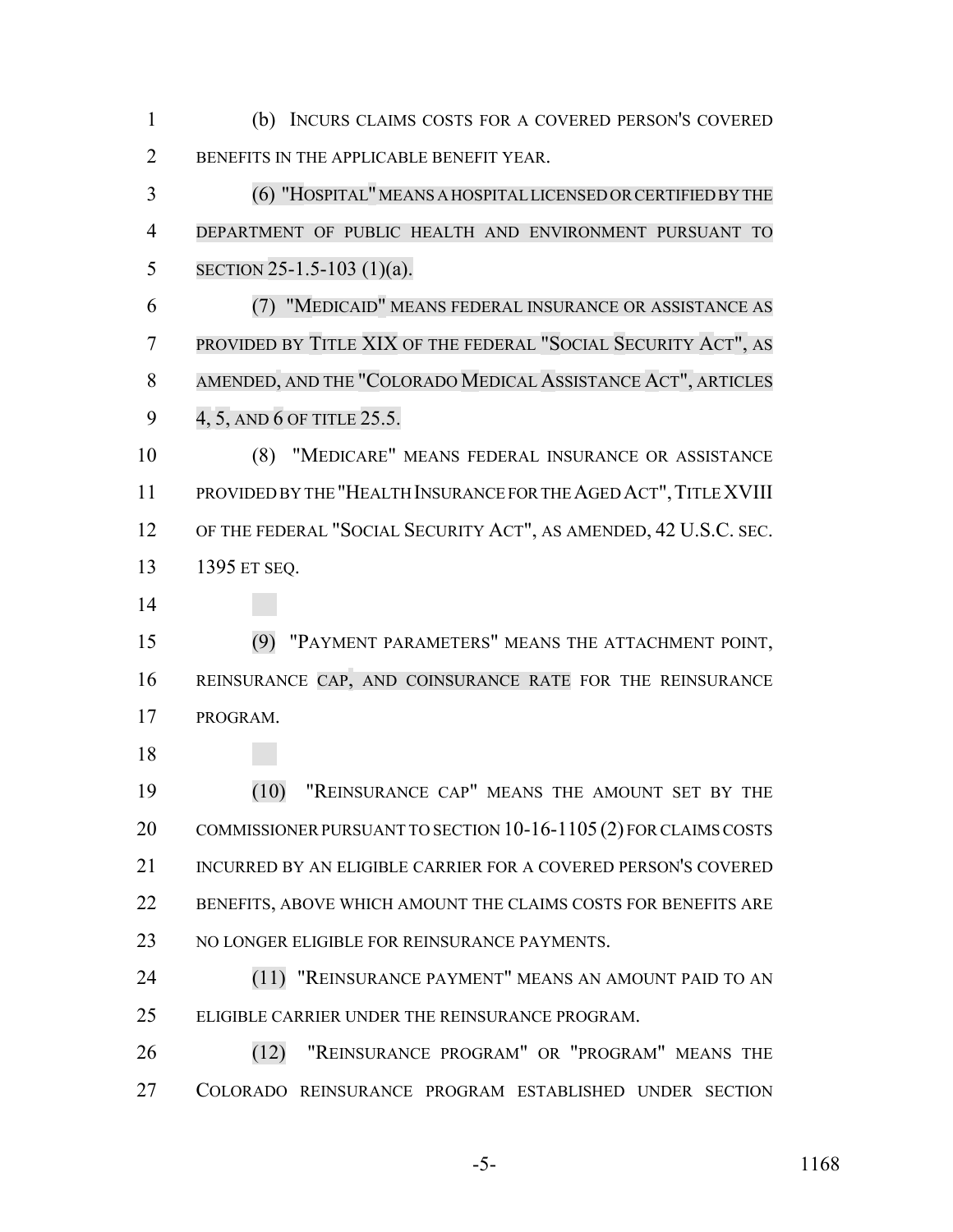$1 \quad 10-16-1105.$ 

 (13) "STATE INNOVATION WAIVER" MEANS A WAIVER OF ONE OR MORE REQUIREMENTS OF THE FEDERAL ACT AUTHORIZED BY SECTION 1332 OF THE FEDERAL ACT, CODIFIED IN 42U.S.C. SEC. 18052, AND APPLICABLE FEDERAL REGULATIONS.

 **10-16-1104. Commissioner powers and duties - rules - study and report.** (1) THE COMMISSIONER HAS ALL POWERS NECESSARY TO IMPLEMENT THIS PART 11 AND IS SPECIFICALLY AUTHORIZED TO:

 (a) ENTER INTO CONTRACTS AS NECESSARY OR PROPER TO CARRY 10 OUT THE PROVISIONS AND PURPOSES OF THIS PART 11, INCLUDING CONTRACTS FOR THE ADMINISTRATION OF THE REINSURANCE PROGRAM AND WITH APPROPRIATE ADMINISTRATIVE STAFF, CONSULTANTS, AND LEGAL COUNSEL;

 (b) TAKE LEGAL ACTION AS NECESSARY TO AVOID THE PAYMENT OF IMPROPER CLAIMS UNDER THE REINSURANCE PROGRAM;

 (c) ESTABLISH ADMINISTRATIVE AND ACCOUNTING PROCEDURES 17 FOR THE OPERATION OF THE REINSURANCE PROGRAM;

 (d) ESTABLISH PROCEDURES AND STANDARDS FOR CARRIERS TO 19 SUBMIT CLAIMS UNDER THE REINSURANCE PROGRAM;

 (e) ESTABLISH OR ADJUST THE PAYMENT PARAMETERS IN ACCORDANCE WITH SECTION 10-16-1105 (2) FOR EACH BENEFIT YEAR;

22 (f) ASSESS SPECIAL FEES AGAINST HOSPITALS AND, IF APPLICABLE, CARRIERS FOR THE CONTINUOUS OPERATION OF THE REINSURANCE PROGRAM, AS PROVIDED IN SECTION 10-16-1108;

 (g) APPLY FOR A STATE INNOVATION WAIVER, FEDERAL FUNDS, OR BOTH, IN ACCORDANCE WITH SECTION 10-16-1109, FOR THE 27 IMPLEMENTATION AND OPERATION OF THE REINSURANCE PROGRAM;

-6- 1168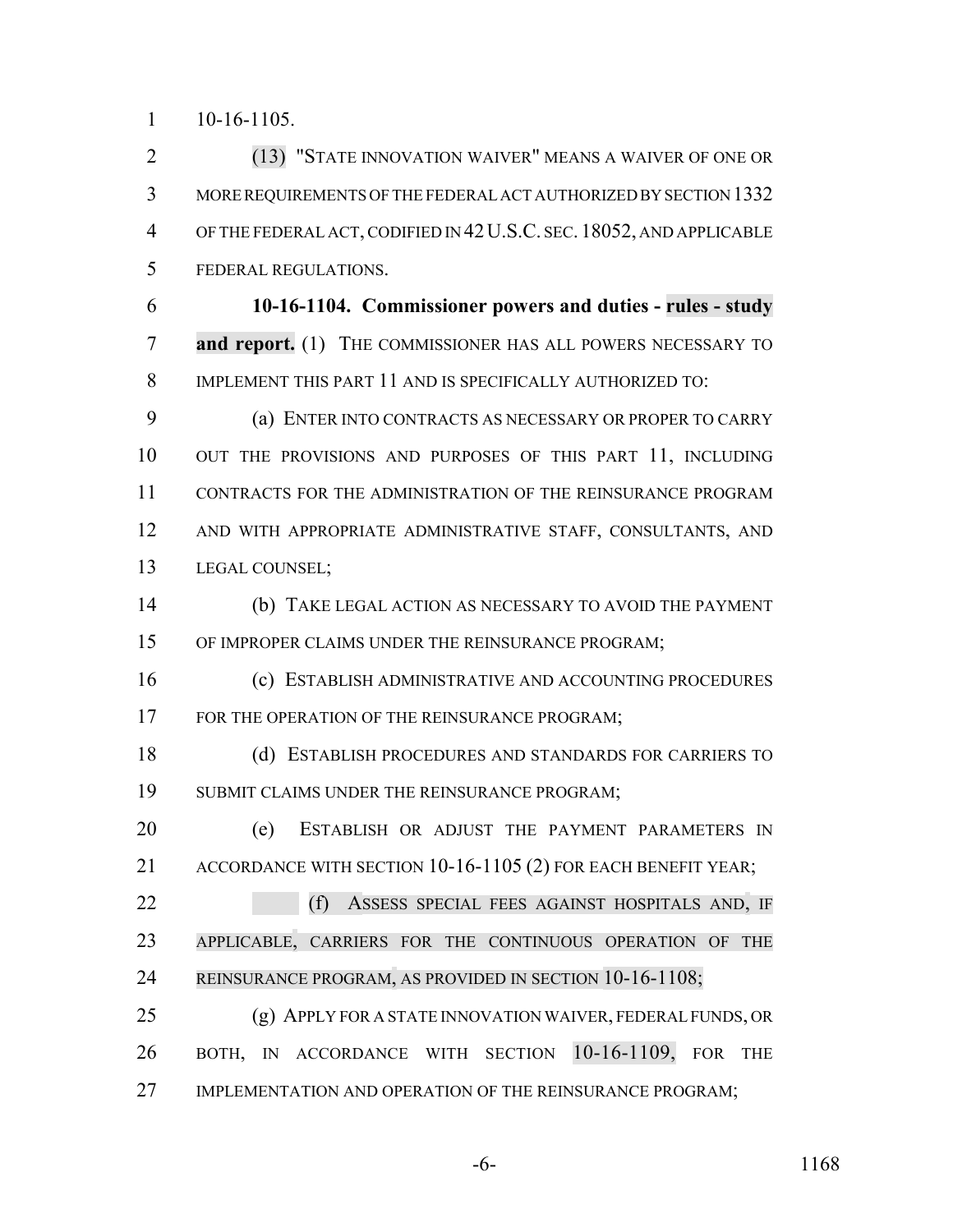(h) APPLY FOR, ACCEPT, ADMINISTER, AND EXPEND GIFTS, GRANTS, AND DONATIONS AND ANY FEDERAL FUNDS THAT MAY BECOME AVAILABLE FOR THE REINSURANCE PROGRAM; AND

 (i) ADOPT RULES AS NECESSARY TO IMPLEMENT, ADMINISTER, AND ENFORCE THIS PART 11, INCLUDING RULES NECESSARY TO ALIGN STATE LAW WITH ANY FEDERAL PROGRAM AND RULES. THE RULES SHALL BE ADOPTED IN ACCORDANCE WITH THE "STATE ADMINISTRATIVE 8 PROCEDURE ACT", ARTICLE 4 OF TITLE 24, INCLUDING THE REQUIREMENT TO ESTABLISH A REPRESENTATIVE GROUP OF PARTICIPANTS PURSUANT TO SECTION 24-4-103 (2).

 (2) IF THE REINSURANCE PROGRAM IS APPROVED PURSUANT TO 12 SECTION 10-16-1109, THE COMMISSIONER, DURING IMPLEMENTATION OF THE PROGRAM, SHALLEVALUATE THE EFFECT OF THE PROGRAM ON ACCESS TO AFFORDABLE, HIGH-VALUE HEALTH INSURANCE FOR CONSUMERS WHO ARE ELIGIBLE FOR PREMIUM TAX CREDIT SUBSIDIES AND COST SHARING REDUCTIONS AND MINIMIZE ANY POTENTIALNEGATIVE EFFECTS ON THOSE CONSUMERS. WITHIN ONE HUNDRED TWENTY DAYS FOLLOWING THE END OF THE SECOND FULL YEAR OF OPERATION OF THE PROGRAM, THE COMMISSIONER SHALL COMPLETE A STUDY OF AND ISSUE A REPORT ON THE EFFECTS OF THE PROGRAM ON ACCESS TO AFFORDABLE, HIGH-VALUE HEALTH INSURANCE FOR CONSUMERS WHO ARE ELIGIBLE FOR PREMIUM TAX CREDIT SUBSIDIES AND COST SHARING REDUCTIONS. THE COMMISSIONER SHALL POST THE REPORT ON THE DIVISION'S WEBSITE AND 24 SUBMIT THE REPORT TO THE GOVERNOR, THE SENATE COMMITTEE ON HEALTH AND HUMAN SERVICES OR ITS SUCCESSOR COMMITTEE, AND THE HOUSE OF REPRESENTATIVES HEALTH AND INSURANCE COMMITTEE OR ITS SUCCESSOR COMMITTEE.

-7- 1168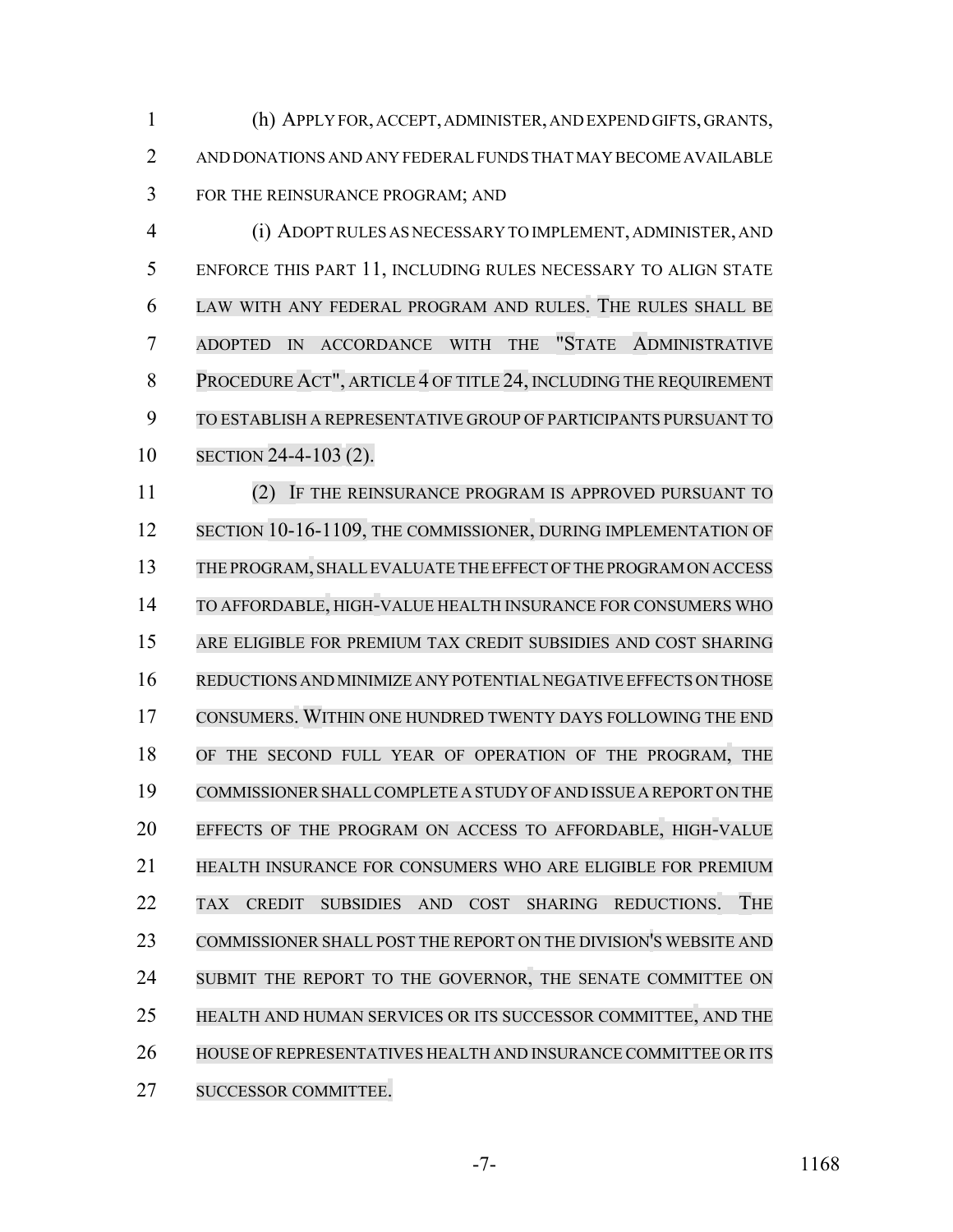**10-16-1105. Reinsurance program - creation - enterprise status - subject to waiver or funding approval - operation - payment parameters - calculation of reinsurance payments - eligible carrier requests - definition.** (1) (a) THERE IS HEREBY CREATED IN THE DIVISION THE COLORADO REINSURANCE PROGRAM TO PROVIDE REINSURANCE PAYMENTS TO ELIGIBLE CARRIERS. IMPLEMENTATION AND OPERATION OF THE REINSURANCE PROGRAM IS CONTINGENT UPON APPROVAL OF THE STATE INNOVATION WAIVER OR FEDERAL FUNDING REQUEST SUBMITTED BY THE COMMISSIONER IN ACCORDANCE WITH SECTION 10-16-1109.

 (b) (I) THE REINSURANCE PROGRAM CONSTITUTES AN ENTERPRISE 12 FOR PURPOSES OF SECTION 20 OF ARTICLE X OF THE STATE CONSTITUTION AS LONG AS THE COMMISSIONER, ON BEHALF OF THE PROGRAM, RETAINS AUTHORITY TO ISSUE REVENUE BONDS AND THE PROGRAM RECEIVES LESS THAN TEN PERCENT OF ITS TOTAL REVENUES IN GRANTS, AS DEFINED IN SECTION 24-77-102 (7), FROM ALL COLORADO STATE AND LOCAL GOVERNMENTS COMBINED. SO LONG AS IT CONSTITUTES AN ENTERPRISE PURSUANT TO THIS SECTION, THE PROGRAM IS NOT A DISTRICT FOR PURPOSES OF SECTION 20 OF ARTICLE X OF THE STATE CONSTITUTION.

**(II) SUBJECT TO APPROVAL BY THE GENERAL ASSEMBLY, EITHER** 21 BY BILL OR JOINT RESOLUTION, AND AFTER APPROVAL BY THE GOVERNOR 22 PURSUANT TO SECTION 39 OF ARTICLE V OF THE STATE CONSTITUTION, THE COMMISSIONER, ON BEHALF OF THE REINSURANCE PROGRAM, IS HEREBY AUTHORIZED TO ISSUE REVENUE BONDS FOR THE EXPENSES OF THE PROGRAM, SECURED BY REVENUES OF THE PROGRAM.

**(c)** IF THE STATE INNOVATION WAIVER OR FEDERAL FUNDING REQUEST SUBMITTED BY THE COMMISSIONER PURSUANT TO SECTION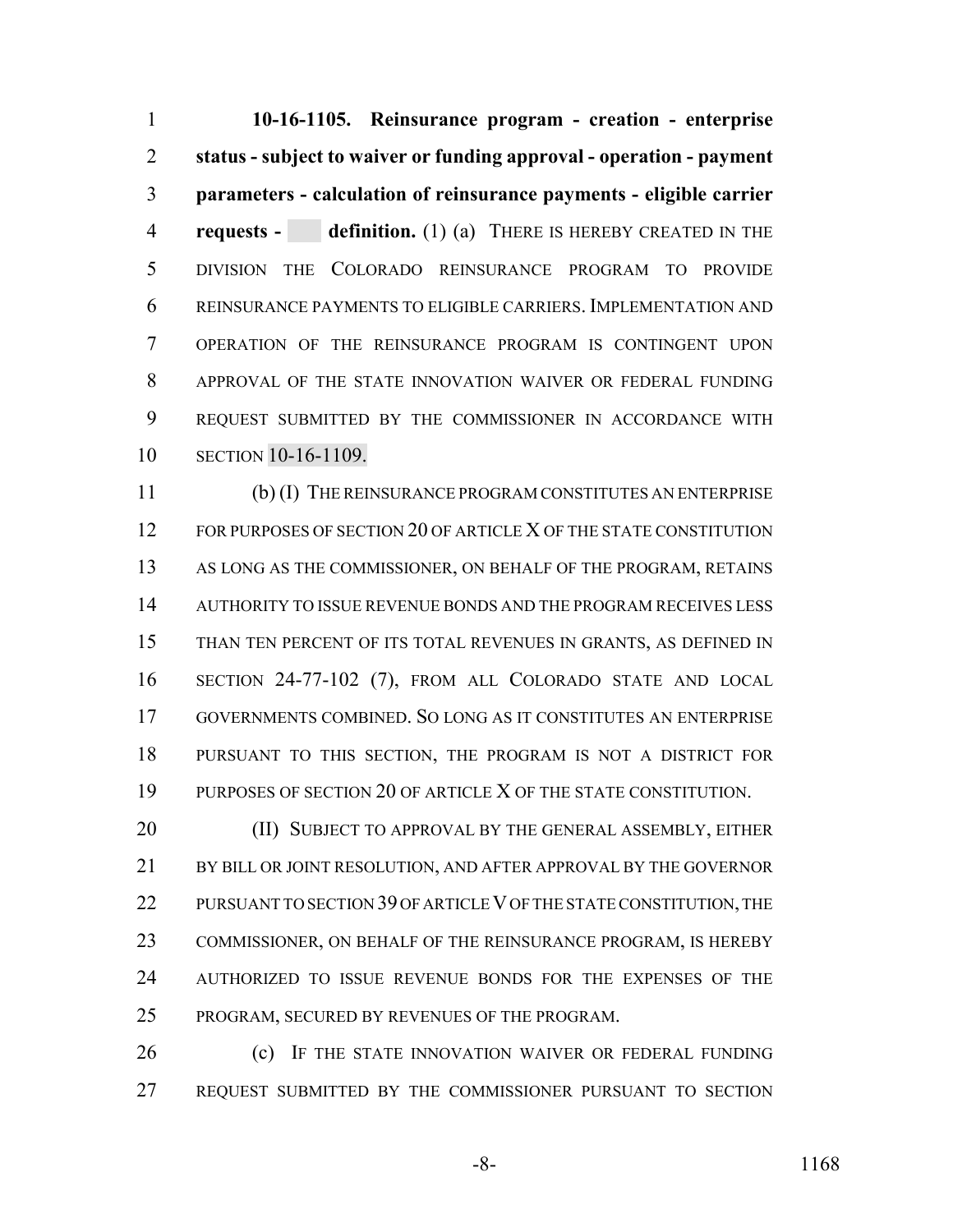10-16-1109 IS APPROVED, THE COMMISSIONER SHALL IMPLEMENT AND OPERATE THE REINSURANCE PROGRAM IN ACCORDANCE WITH THIS SECTION.

 (d) THE COMMISSIONER SHALL COLLECT OR ACCESS DATA FROM EACH ELIGIBLE CARRIER AS NECESSARY TO DETERMINE REINSURANCE PAYMENTS, ACCORDING TO THE DATA REQUIREMENTS UNDER SUBSECTION (3)(c) OF THIS SECTION.

 (e) (I) ON A QUARTERLY BASIS DURING THE APPLICABLE BENEFIT YEAR:

 (A) EACH ELIGIBLE CARRIER SHALL REPORT TO THE COMMISSIONER 11 ITS CLAIMS COSTS THAT EXCEED THE ATTACHMENT POINT FOR THAT BENEFIT YEAR;

 (B) EACH HOSPITAL THAT IS SUBJECT TO THE SPECIAL FEES ASSESSED PURSUANT TO SECTION 10-16-1108 SHALL REPORT TO THE COMMISSIONERTHE AMOUNT THE HOSPITALISRESPONSIBLE FORFUNDING 16 IN THE BENEFIT YEAR; AND

 (C) IF SPECIAL FEES ARE ASSESSED AGAINST CARRIERS PURSUANT TO SECTION 10-16-1108 (1)(b), EACH CARRIER THAT IS SUBJECT TO THE SPECIAL FEES SHALL REPORT TO THE COMMISSIONER ON ITS COLLECTED ASSESSMENTS IN THAT BENEFIT YEAR.

**(II) FOR EACH APPLICABLE BENEFIT YEAR, THE COMMISSIONER**  SHALL NOTIFY ELIGIBLE CARRIERS OF REINSURANCE PAYMENTS TO BE 23 MADE FOR THE APPLICABLE BENEFIT YEAR NO LATER THAN JUNE 30 OF THE YEAR FOLLOWING THE APPLICABLE BENEFIT YEAR.BY AUGUST 15 OF THE YEAR FOLLOWING THE APPLICABLE BENEFIT YEAR, THE COMMISSIONER SHALL DISBURSE ALL APPLICABLE REINSURANCE PAYMENTS TO AN ELIGIBLE CARRIER.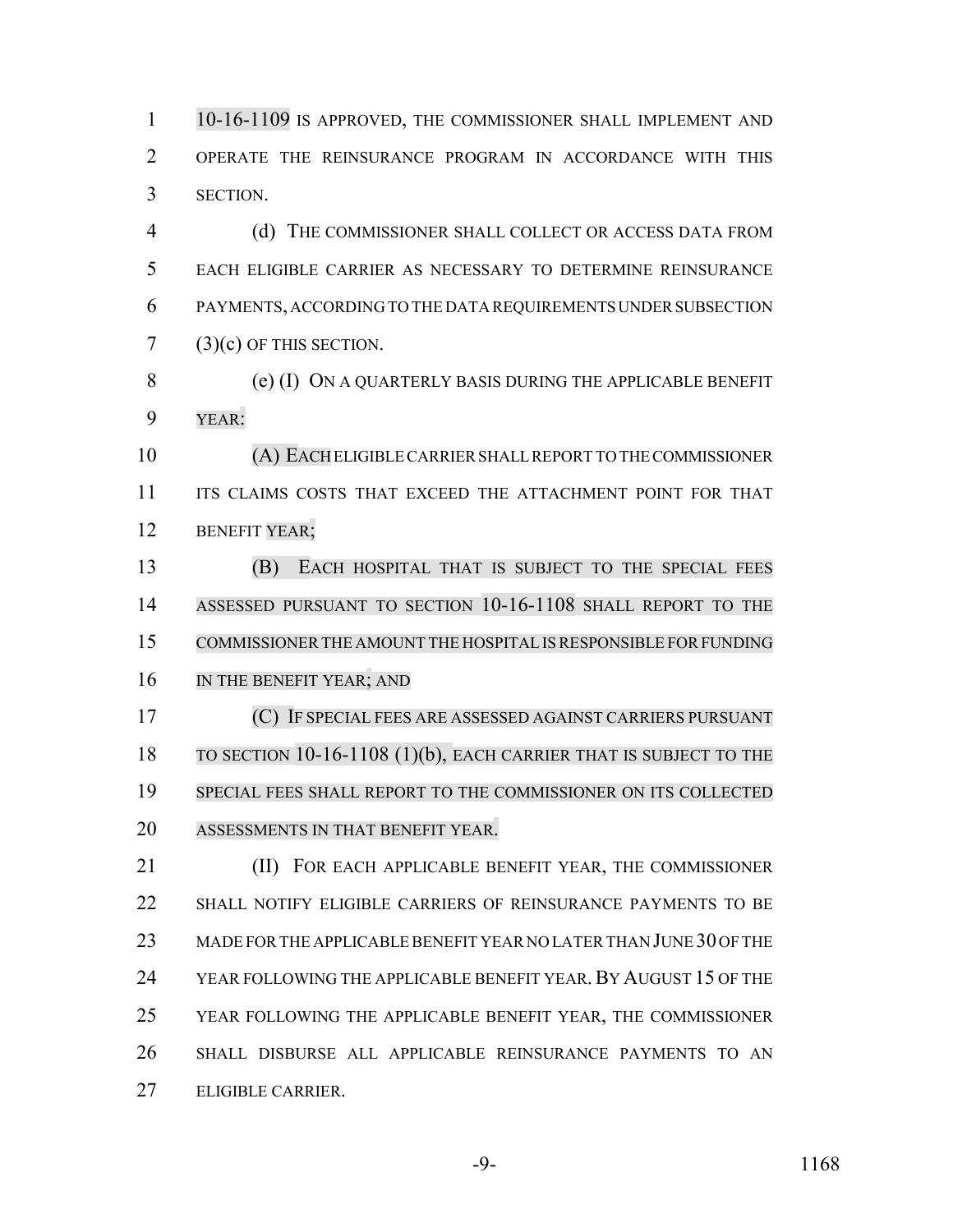(2) (a) FOR PURPOSES OF DETERMINING ELIGIBILITY FOR AND CALCULATING REINSURANCE PAYMENTS UNDER THE REINSURANCE PROGRAM FOR THE 2020 BENEFIT YEAR IN ORDER TO MAKE PRIVATE HEALTH INSURANCE COVERAGE MORE ACCESSIBLE AND AFFORDABLE AND ENCOURAGE INCREASED CARRIER PARTICIPATION IN RURAL PARTS OF THE STATE, THE COMMISSIONER SHALL SET THE PAYMENT PARAMETERS AT AMOUNTS TO ACHIEVE:

 (I) A REDUCTION IN CLAIMS COSTS OF BETWEEN THIRTY AND THIRTY-FIVE PERCENT IN GEOGRAPHIC RATING AREA NUMBERS FIVE AND NINE;

**(II) A REDUCTION IN CLAIMS COSTS OF BETWEEN TWENTY AND**  TWENTY-FIVE PERCENT IN GEOGRAPHIC RATING AREA NUMBERS FOUR, SIX, SEVEN, AND EIGHT; AND

**(III) A REDUCTION IN CLAIMS COSTS OF BETWEEN FIFTEEN AND**  TWENTY PERCENT IN GEOGRAPHIC RATING AREA NUMBERS ONE, TWO, AND THREE.

 (b) FOR THE 2021 BENEFIT YEAR AND EACH BENEFIT YEAR THEREAFTER, AFTER A STAKEHOLDER PROCESS, THE COMMISSIONER SHALL ESTABLISH AND PUBLISH THE PAYMENT PARAMETERS FOR THE APPLICABLE BENEFIT YEAR BY MARCH 15 OF THE YEAR IMMEDIATELY PRECEDING THE APPLICABLE BENEFIT YEAR. IN SETTING THE PAYMENT PARAMETERS 22 UNDER THIS SUBSECTION (2)(b), THE COMMISSIONER SHALL CONSIDER THE FOLLOWING FACTORS AS THEY APPLY IN EACH GEOGRAPHIC RATING AREA 24 IN THE STATE:

 (I) PARTICIPATION AND COMPETITION BY CARRIERS IN THE INDIVIDUAL MARKET;

(II) ENROLLMENT ACROSS ALLINCOME LEVELS AND MORBIDITY IN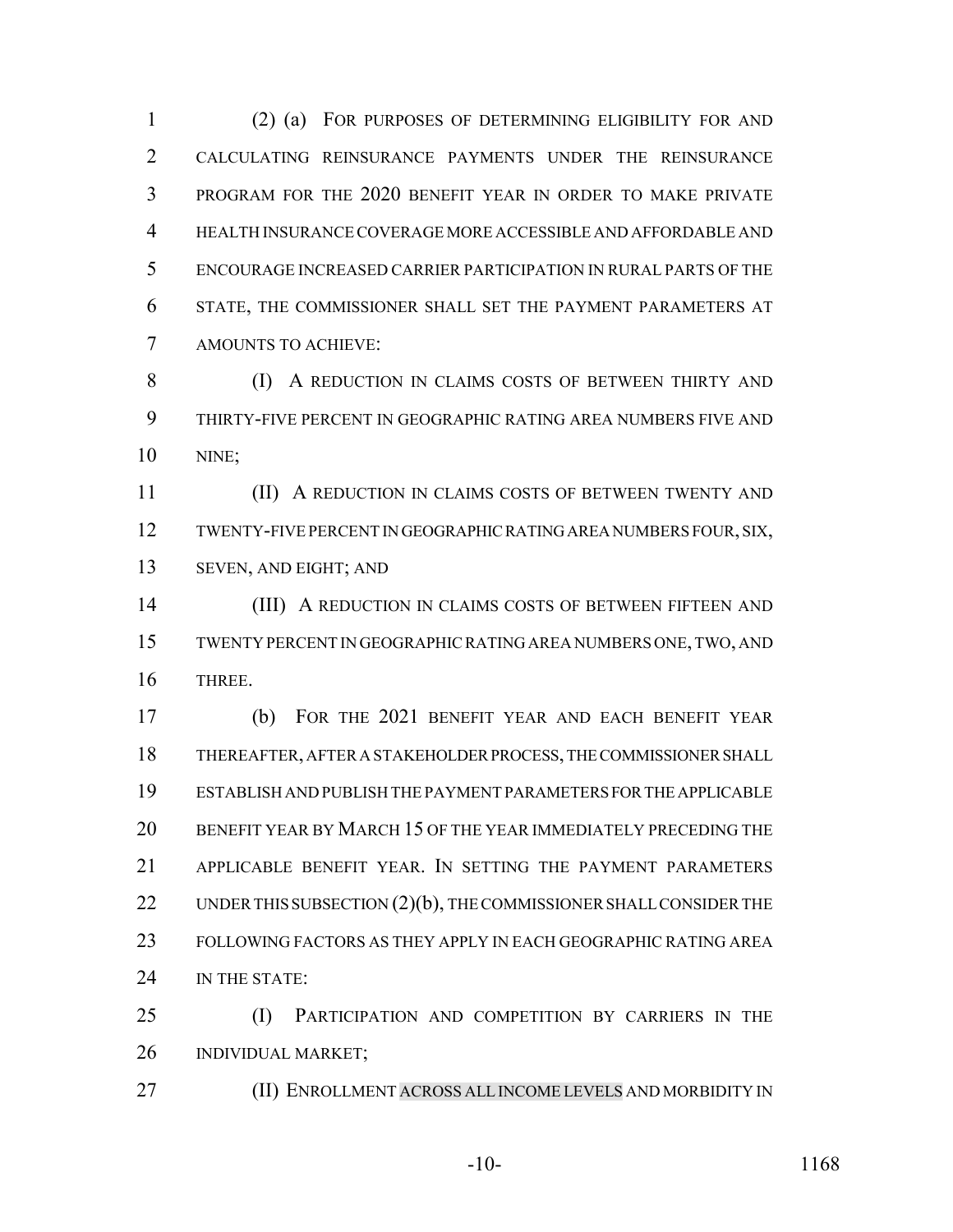THE INDIVIDUAL MARKET;

(III) PARTICIPATION AND COMPETITION BY PROVIDERS; AND

(IV) RATES IN THE INDIVIDUAL MARKET.

 (c) IF THE AMOUNT OF MONEY FROM FUNDING SOURCES SPECIFIED IN SECTION 10-16-1107 IS ANTICIPATED TO BE INADEQUATE TO FULLY FUND THE APPROVED PAYMENT PARAMETERS, THE COMMISSIONER SHALL ESTABLISH NEW PAYMENT PARAMETERS WITHIN THE AVAILABLE MONEY. THE COMMISSIONER SHALL ALLOW AN ELIGIBLE CARRIER TO REVISE AN APPLICABLE RATE FILING FOR THE NEXT BENEFIT YEAR BASED ON THE FINAL PAYMENT PARAMETERS ESTABLISHED PURSUANT TO THIS 11 SUBSECTION (2)(c) AND ON ACTUAL REINSURANCE PAYMENTS RECEIVED 12 BY THE ELIGIBLE CARRIER.

 (3) (a) AN ELIGIBLE CARRIER THAT MEETS THE REQUIREMENTS OF 14 THIS SUBSECTION (3) AND SUBSECTION (4) OF THIS SECTION MAY REQUEST REINSURANCE PAYMENTS FROM THE REINSURANCE PROGRAM.

 (b) AN ELIGIBLE CARRIER MUST MAKE REQUESTS FOR REINSURANCE PAYMENTS IN ACCORDANCE WITH THE REQUIREMENTS ESTABLISHED BY THE COMMISSIONER.

 (c) TO RECEIVE REINSURANCE PAYMENTS THROUGH THE REINSURANCE PROGRAM, AN ELIGIBLE CARRIER MUST, BY APRIL 30 OF THE YEAR FOLLOWING THE BENEFIT YEAR FOR WHICH REINSURANCE PAYMENTS 22 ARE REQUESTED:

 (I) PROVIDE THE COMMISSIONER WITH ACCESS TO THE DATA WITHIN THE DEDICATED DATA ENVIRONMENT ESTABLISHED BY THE ELIGIBLE CARRIER UNDER THE FEDERAL RISK ADJUSTMENT PROGRAM UNDER 42 U.S.C. SEC. 18063; AND

**(II) SUBMIT TO THE COMMISSIONER AN ATTESTATION THAT THE**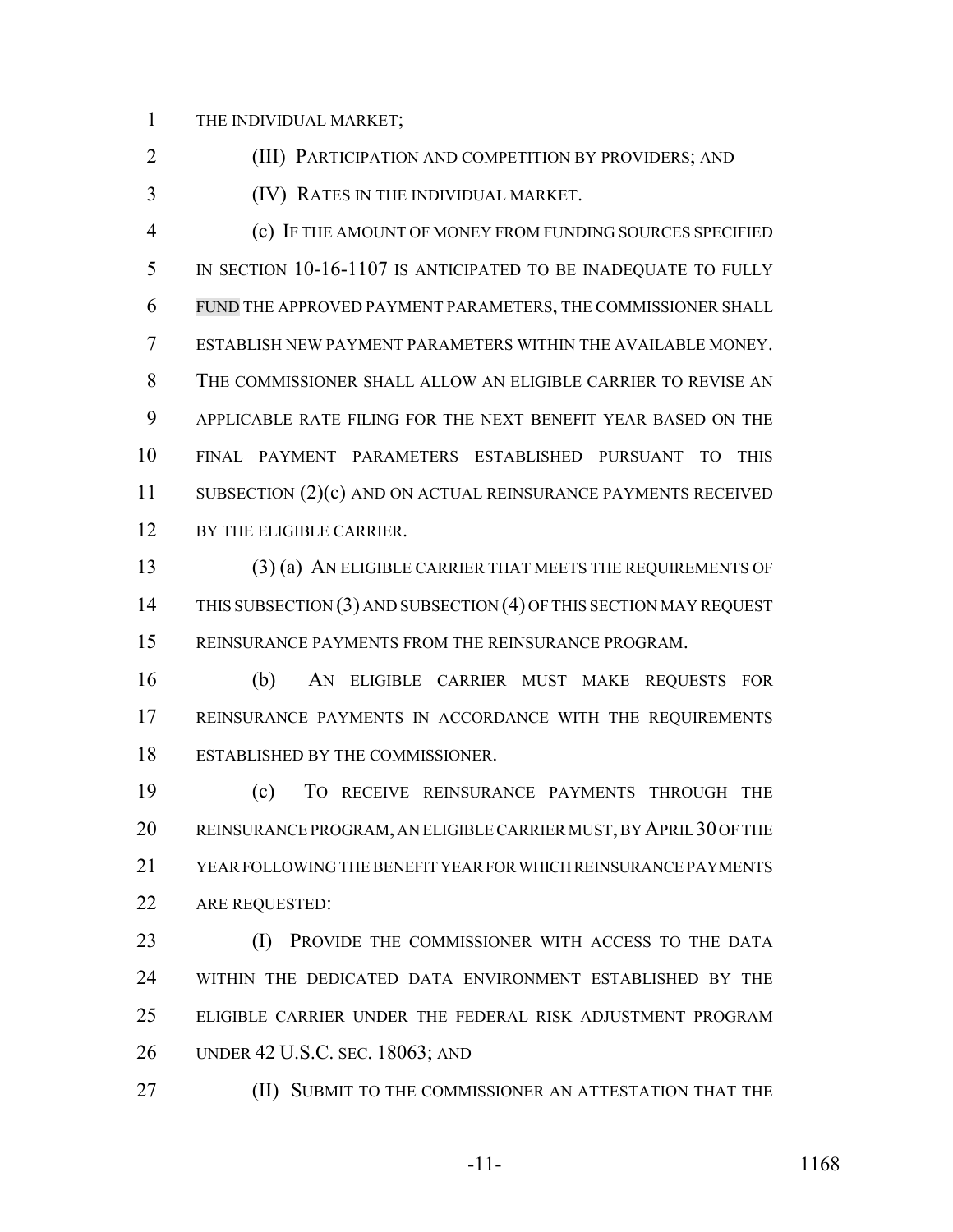CARRIER HAS COMPLIED WITH THE DEDICATED DATA ENVIRONMENTS, DATA REQUIREMENTS, ESTABLISHMENT AND USAGE OF MASKED ENROLLEE IDENTIFICATION NUMBERS, AND DATA SUBMISSION DEADLINES.

 (d) AN ELIGIBLE CARRIER SHALL MAINTAIN RECORDS SUFFICIENT TO SUBSTANTIATE THE REQUESTS FOR REINSURANCE PAYMENTS MADE PURSUANT TO THIS SECTION FOR AT LEAST SIX YEARS. AN ELIGIBLE CARRIER SHALL ALSO MAKE THOSE RECORDS AVAILABLE UPON REQUEST FROM THE COMMISSIONER FOR PURPOSES OF VERIFICATION, INVESTIGATION, AUDIT, OR OTHER REVIEW OF REINSURANCE PAYMENT REQUESTS.

 (e) THE COMMISSIONER MAY HAVE AN ELIGIBLE CARRIER AUDITED TO ASSESS THE CARRIER'S COMPLIANCE WITH THIS SECTION.THE ELIGIBLE CARRIER SHALL ENSURE THAT ITS CONTRACTORS, SUBCONTRACTORS, AND AGENTS COOPERATE WITH ANY AUDIT UNDER THIS SECTION.

 (4) (a) (I) THE COMMISSIONER SHALL CALCULATE EACH REINSURANCE PAYMENT BASED ON AN ELIGIBLE CARRIER'S INCURRED CLAIMS COSTS FOR A COVERED PERSON'S COVERED BENEFITS IN THE APPLICABLE BENEFIT YEAR. IF THE CLAIMS COSTS DO NOT EXCEED THE ATTACHMENT POINT FOR THE APPLICABLE BENEFIT YEAR, THE CARRIER IS 20 NOT ELIGIBLE FOR A REINSURANCE PAYMENT.

**III)** IF THE CLAIMS COSTS EXCEED THE ATTACHMENT POINT FOR THE APPLICABLE BENEFIT YEAR, THE COMMISSIONER SHALL CALCULATE THE REINSURANCE PAYMENT AS THE PRODUCT OF THE COINSURANCE RATE AND THE ELIGIBLE CARRIER'S CLAIMS COSTS, UP TO THE REINSURANCE CAP. (b) A CARRIER IS INELIGIBLE FOR REINSURANCE PAYMENTS FOR CLAIMS COSTS FOR A COVERED PERSON'S COVERED BENEFITS IN THE APPLICABLE BENEFIT YEAR THAT EXCEED THE REINSURANCE CAP.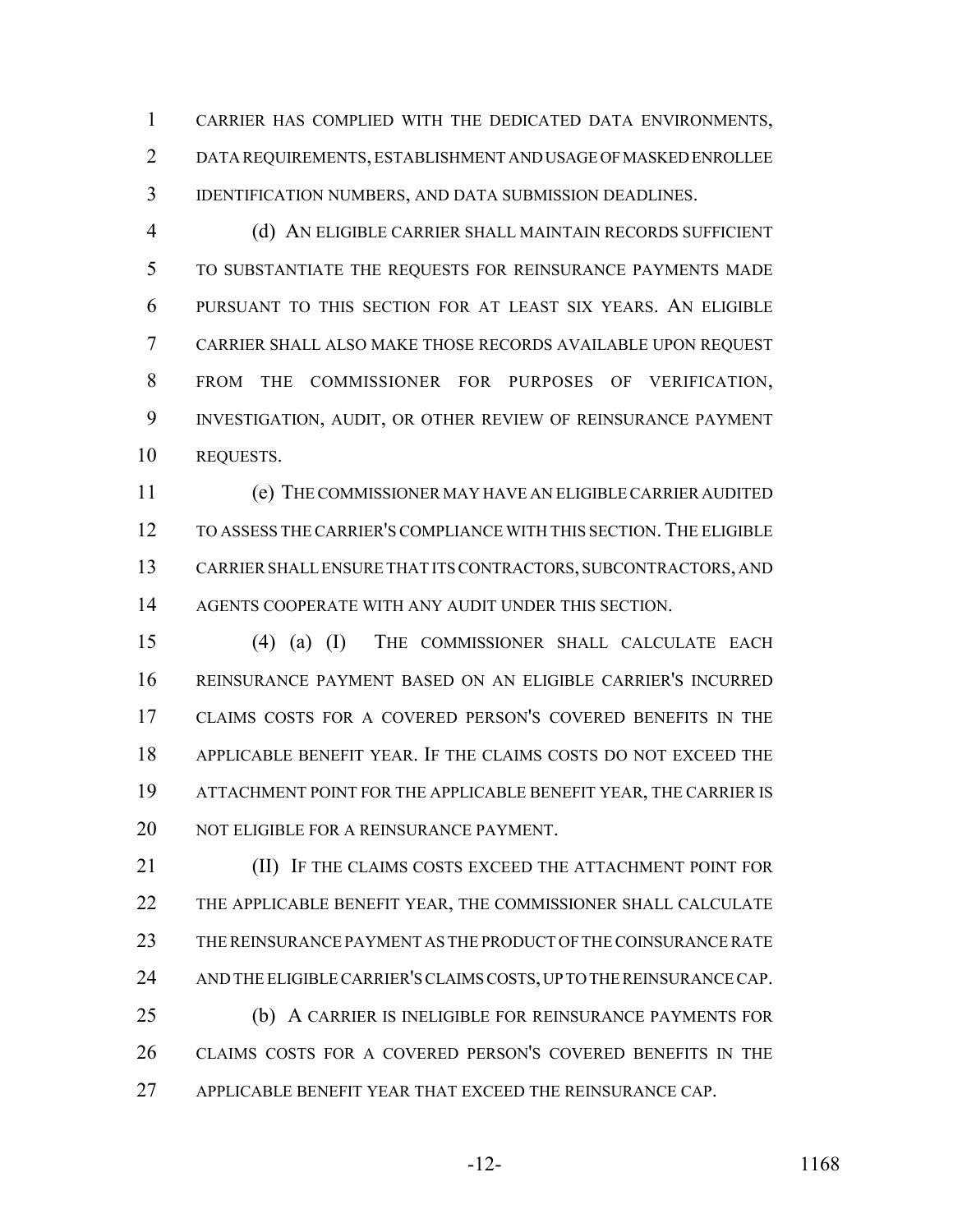(c) THE COMMISSIONER SHALL ENSURE THAT REINSURANCE PAYMENTS MADE TO AN ELIGIBLE CARRIER DO NOT EXCEED THE TOTAL AMOUNT PAID BY THE ELIGIBLE CARRIER FOR ANY ELIGIBLE CLAIM. "TOTAL AMOUNT PAID BY THE ELIGIBLE CARRIER FOR ANY ELIGIBLE CLAIM" MEANS THE AMOUNT PAID BY THE ELIGIBLE CARRIER BASED ON THE ALLOWED AMOUNT LESS ANY DEDUCTIBLE, COINSURANCE, OR COPAYMENT, AS OF THE TIME THE DATA ARE SUBMITTED OR MADE ACCESSIBLE UNDER SUBSECTION (3)(c) OF THIS SECTION.

 (d) AN ELIGIBLE CARRIER MAY REQUEST THAT THE COMMISSIONER RECONSIDER A DECISION ON THE CARRIER'S REQUEST FOR REINSURANCE PAYMENTS WITHIN THIRTY DAYS AFTER NOTICE OF THE COMMISSIONER'S DECISION. A FINAL ACTION OR ORDER OF THE COMMISSIONER UNDER THIS SUBSECTION (4)(d) IS SUBJECT TO JUDICIAL REVIEW IN ACCORDANCE WITH SECTION 24-4-106.

15 (5) IN ORDER TO PROMOTE MORE COST-EFFECTIVE HEALTH CARE COVERAGE AND TO BE FAIR TO FEDERAL TAXPAYERS BY RESTRAINING GROWTH IN FEDERAL SPENDING COMMITMENTS, THE COMMISSIONER SHALL REQUIRE EACH ELIGIBLE CARRIER THAT PARTICIPATES IN THE PROGRAM TO FILE WITH THE COMMISSIONER, BY A DATE AND IN A FORM AND MANNER SPECIFIED BY THE COMMISSIONER BY RULE, THE CARE MANAGEMENT PROTOCOLS THE ELIGIBLE CARRIER WILL 22 USE TO MANAGE CLAIMS WITHIN THE PAYMENT PARAMETERS.

 **10-16-1106. Accounting - reports - audits.** (1) THE COMMISSIONER SHALL MAINTAIN AN ACCOUNTING FOR EACH BENEFIT YEAR OF ALL:

 (a) MONEY APPROPRIATED FOR REINSURANCE PAYMENTS AND ADMINISTRATIVE AND OPERATIONAL EXPENSES;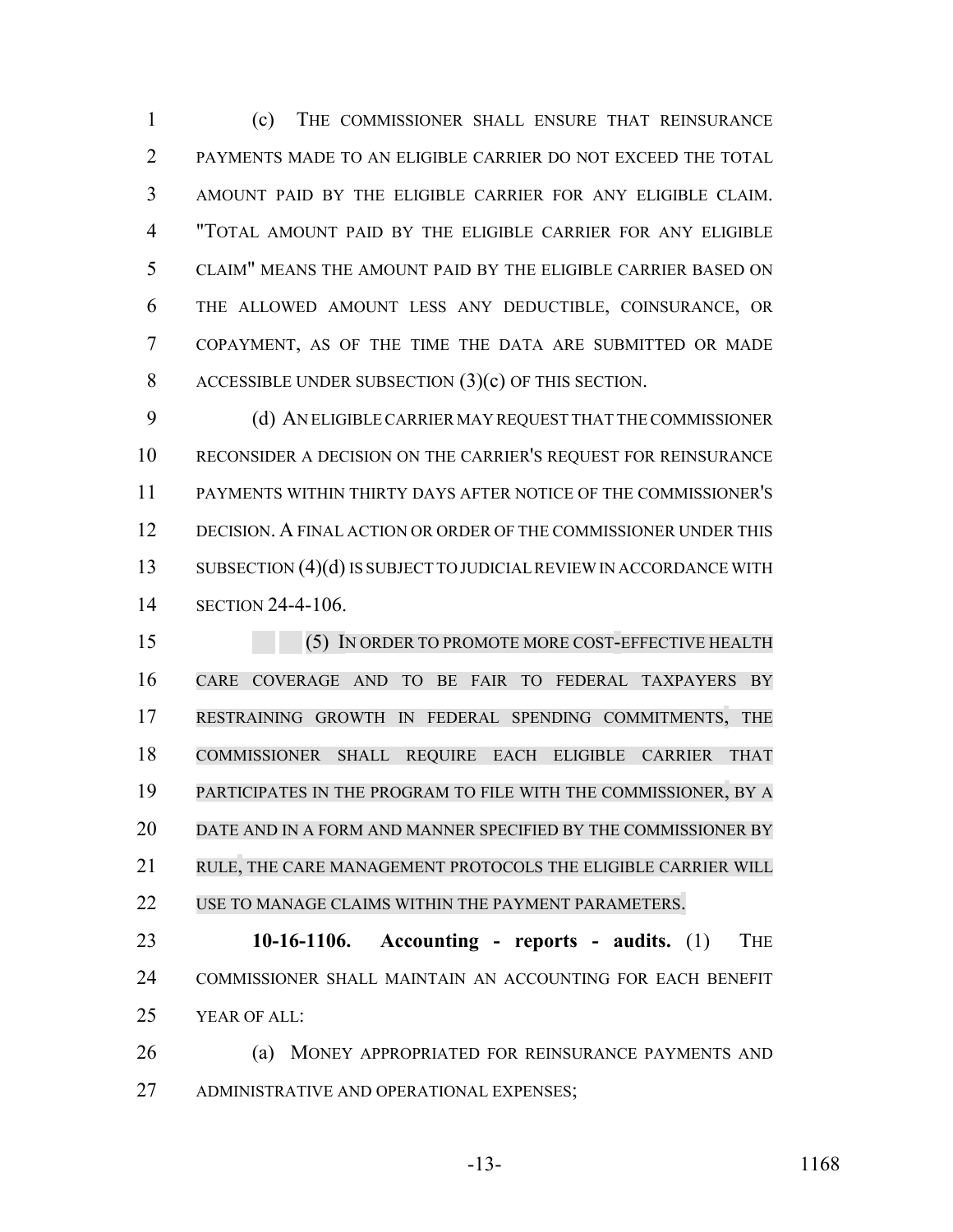(b) REQUESTS FOR REINSURANCE PAYMENTS RECEIVED FROM ELIGIBLE CARRIERS;

 (c) REINSURANCE PAYMENTS MADE TO ELIGIBLE CARRIERS; AND (d) ADMINISTRATIVE AND OPERATIONAL EXPENSES INCURRED FOR THE REINSURANCE PROGRAM.

 (2) BY NOVEMBER 1 OF THE YEAR FOLLOWING THE APPLICABLE BENEFIT YEAR OR SIXTY CALENDAR DAYS AFTER THE FINAL DISBURSEMENT OF REINSURANCE PAYMENTS FOR THE APPLICABLE BENEFIT YEAR, WHICHEVER IS LATER, THE COMMISSIONER SHALL MAKE AVAILABLE TO THE PUBLIC A REPORT SUMMARIZING THE REINSURANCE PROGRAM'S OPERATIONS FOR EACH BENEFIT YEAR. THE COMMISSIONER SHALL POST 12 THE REPORT ON THE DIVISION'S WEBSITE.

 (3) THE REINSURANCE PROGRAM IS SUBJECT TO AUDIT BY THE STATE AUDITOR. THE COMMISSIONER SHALL ENSURE THAT ALL OF THE REINSURANCE PROGRAM'S CONTRACTORS, SUBCONTRACTORS, AND AGENTS COOPERATE WITH THE AUDIT.

 (4) ON OR BEFORE NOVEMBER 1, 2020, AND ON OR BEFORE NOVEMBER 1 EACH YEAR THEREAFTER, THE DIVISION SHALL INCLUDE AN UPDATE REGARDING THE PROGRAM IN ITS REPORT TO THE MEMBERS OF THE APPLICABLE COMMITTEES OF REFERENCE IN THE SENATE AND HOUSE OF REPRESENTATIVES AS REQUIRED BY THE "STATE MEASUREMENT FOR ACCOUNTABLE, RESPONSIVE, AND TRANSPARENT (SMART) 23 GOVERNMENT ACT", PART 2 OF ARTICLE 7 OF TITLE 2.

 **10-16-1107. Funding for reinsurance program - sources - permitted uses - reinsurance program cash fund - calculation of total funding for program.** (1) (a) THERE IS HEREBY CREATED IN THE STATE TREASURY THE REINSURANCE PROGRAM CASH FUND, WHICH CONSISTS OF: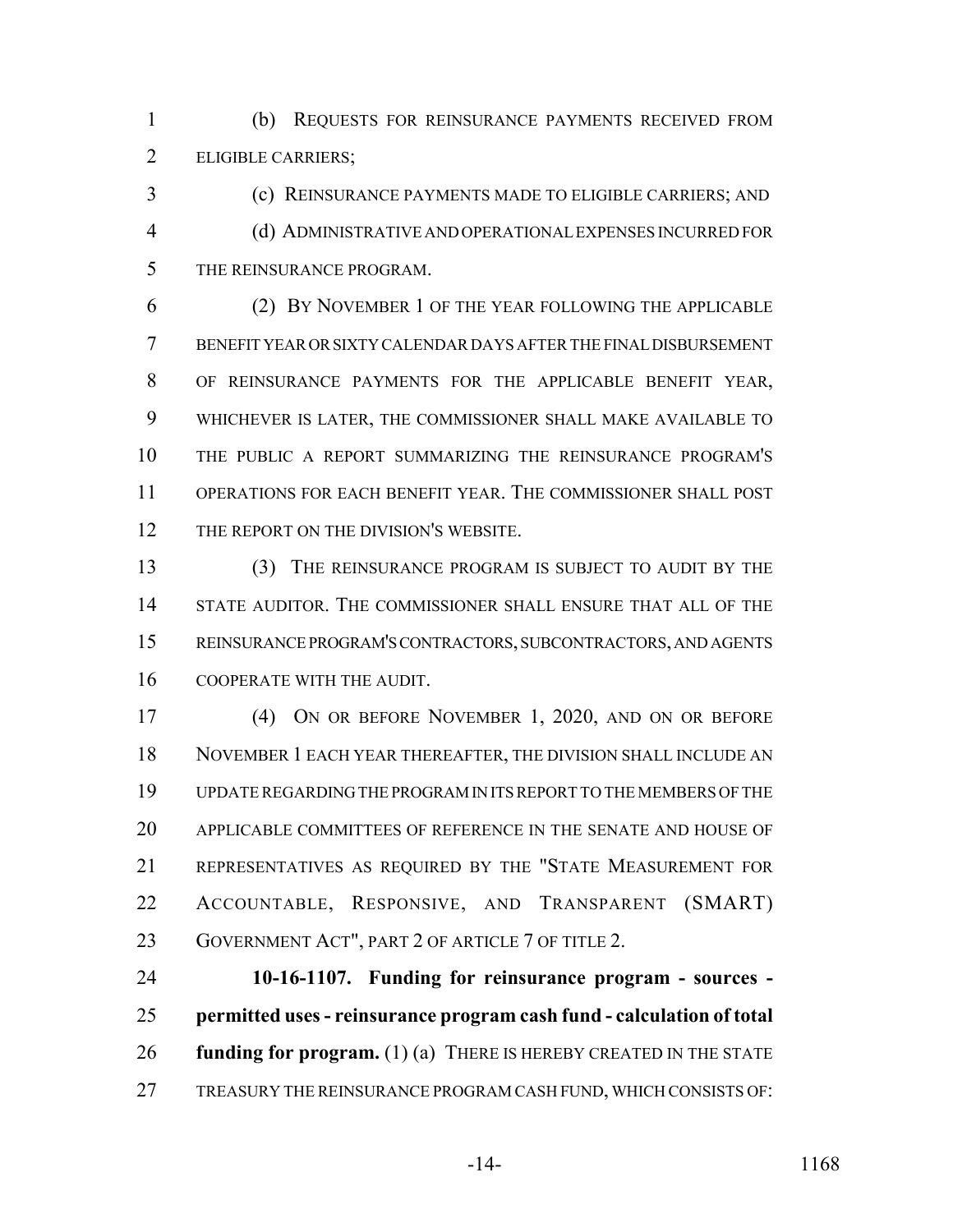(I) FEDERAL PASS-THROUGH FUNDING GRANTED PURSUANT TO 42 2 U.S.C. SEC. 18052 (a)(3) OR ANY OTHER FEDERAL FUNDS THAT ARE MADE AVAILABLE FOR THE REINSURANCE PROGRAM; AND

 (II) SPECIAL FEES ASSESSED AGAINST HOSPITALS AND, IF APPLICABLE, CARRIERS AS PROVIDED IN SECTION 10-16-1108.

 (b) ALL MONEY DEPOSITED OR PAID INTO THE REINSURANCE PROGRAM CASH FUND, INCLUDING INTEREST OR INCOME EARNED ON THE INVESTMENT OF MONEY IN THE FUND, IS CONTINUOUSLY AVAILABLE AND APPROPRIATED TO THE DIVISION TO BE EXPENDED IN ACCORDANCE WITH THIS PART 11. ANY INTEREST OR INCOME EARNED ON THE INVESTMENT OF MONEY IN THE FUND SHALL BE CREDITED TO THE FUND.

 (c) THE REINSURANCE PROGRAM CASH FUND IS PART OF THE REINSURANCE PROGRAM ENTERPRISE ESTABLISHED PURSUANT TO SECTION  $14 \quad 10-16-1105 \quad (1)(b).$ 

 (2) THE COMMISSIONER MAY SEEK, ACCEPT, AND EXPEND GIFTS, GRANTS, OR DONATIONS FROM PRIVATE OR PUBLIC SOURCES FOR THE OPERATION, RESERVES, AND SUSTAINABILITY OF THE REINSURANCE PROGRAM.

 (3) THE COMMISSIONER MAY EXPEND MONEY RECEIVED FROM THE 20 SOURCES SPECIFIED IN SUBSECTIONS (1) AND (2) OF THIS SECTION FOR:

 (a) REINSURANCE PAYMENTS UNDER THE REINSURANCE PROGRAM; AND

 (b) ADMINISTRATIVE AND OPERATING EXPENSES OF THE REINSURANCE PROGRAM, THE COMMISSIONER, AND THE DIVISION UNDER 25 THIS PART 11.

 **10-16-1108. Special assessments against hospitals and carriers - rules - enforcement.** (1) (a) (I) FOR THE 2020 BENEFIT YEAR, THE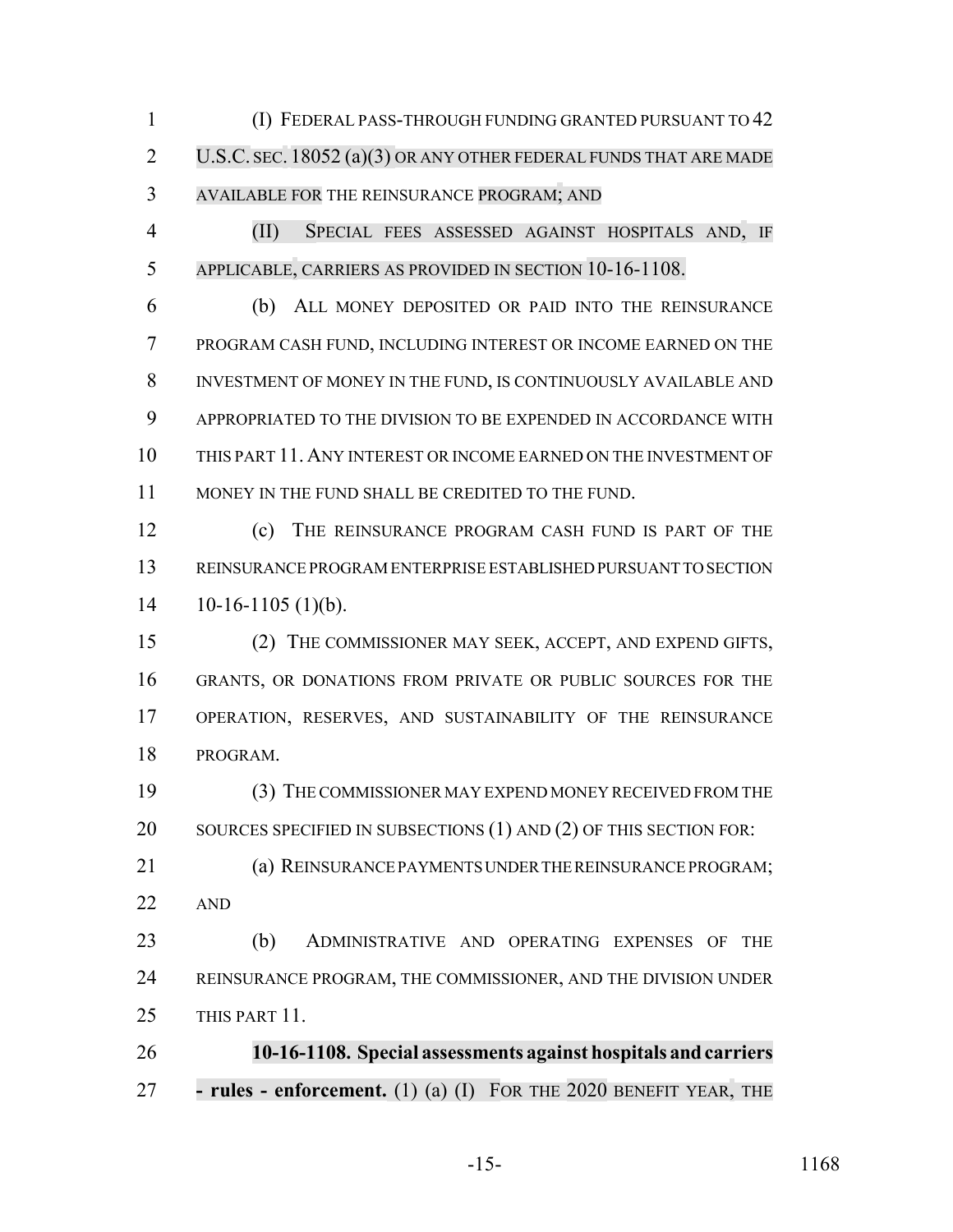COMMISSIONER SHALL ASSESS SPECIAL FEES AGAINST HOSPITALS TO PROVIDE FUNDING FOR THE REINSURANCE PROGRAM.THE COMMISSIONER SHALL CALCULATE THE FEES BASED ON THE AMOUNT NECESSARY TO REDUCE CARRIERS' CLAIMS COSTSBY THE AMOUNTS SPECIFIED IN SECTION 5 10-16-1105 (2)(a), BUT THE COMMISSIONER SHALL SET THE FEES AT AN AMOUNT TO ENSURE THAT THE TOTAL AMOUNT OF FEES COLLECTED DOES NOT EXCEED ONE HUNDRED FIFTY MILLION DOLLARS FOR THE 2020 BENEFIT YEAR.

 (II) FOR THE 2021 BENEFIT YEAR AND EACH BENEFIT YEAR THEREAFTER,THECOMMISSIONERSHALLDETERMINE THE AMOUNT OF THE SPECIAL FEES ASSESSED AGAINST HOSPITALS, WHICH SPECIAL FEES MUST 12 NOT EXCEED ONE HUNDRED FIFTY MILLION DOLLARS PER BENEFIT YEAR, BASED ON THE CLAIMS SUBMITTED UNDER THE REINSURANCE PROGRAM AND ADMINISTRATIVE AND OPERATING EXPENSES OF THE PROGRAM IN THE IMMEDIATELY PRECEDING BENEFIT YEAR, THE EXPECTED ANNUAL GROWTH IN THE PROGRAM, THE PAYMENT PARAMETERS SET BY THE COMMISSIONER PURSUANT TO SECTION 10-16-1105 (2) FOR THE APPLICABLE BENEFIT YEAR, AND OTHER ACTUARIAL CONSIDERATIONS.

 (III) NOTWITHSTANDING THE LIMITS ON THE SPECIAL FEES 20 SPECIFIED IN SUBSECTIONS  $(1)(a)(I)$  AND  $(1)(a)(II)$  OF THIS SECTION:

21 (A) THE TOTAL AMOUNT OF SPECIAL FEES ASSESSED AGAINST 22 HOSPITALS UNDER THIS SUBSECTION (1)(a) OVER FIVE YEARS MUST NOT 23 EXCEED FIVE HUNDRED MILLION DOLLARS; AND

- (B) NO HOSPITAL SYSTEM SHALL BE RESPONSIBLE FOR FUNDING,
- ON A YEARLY BASIS, MORE THAN TWENTY-FIVE PERCENT OF THE TOTAL
- FUNDING REQUIRED FOR THE PROGRAM.
- (IV) THE COMMISSIONER SHALL USE THE SPECIAL FEES ASSESSED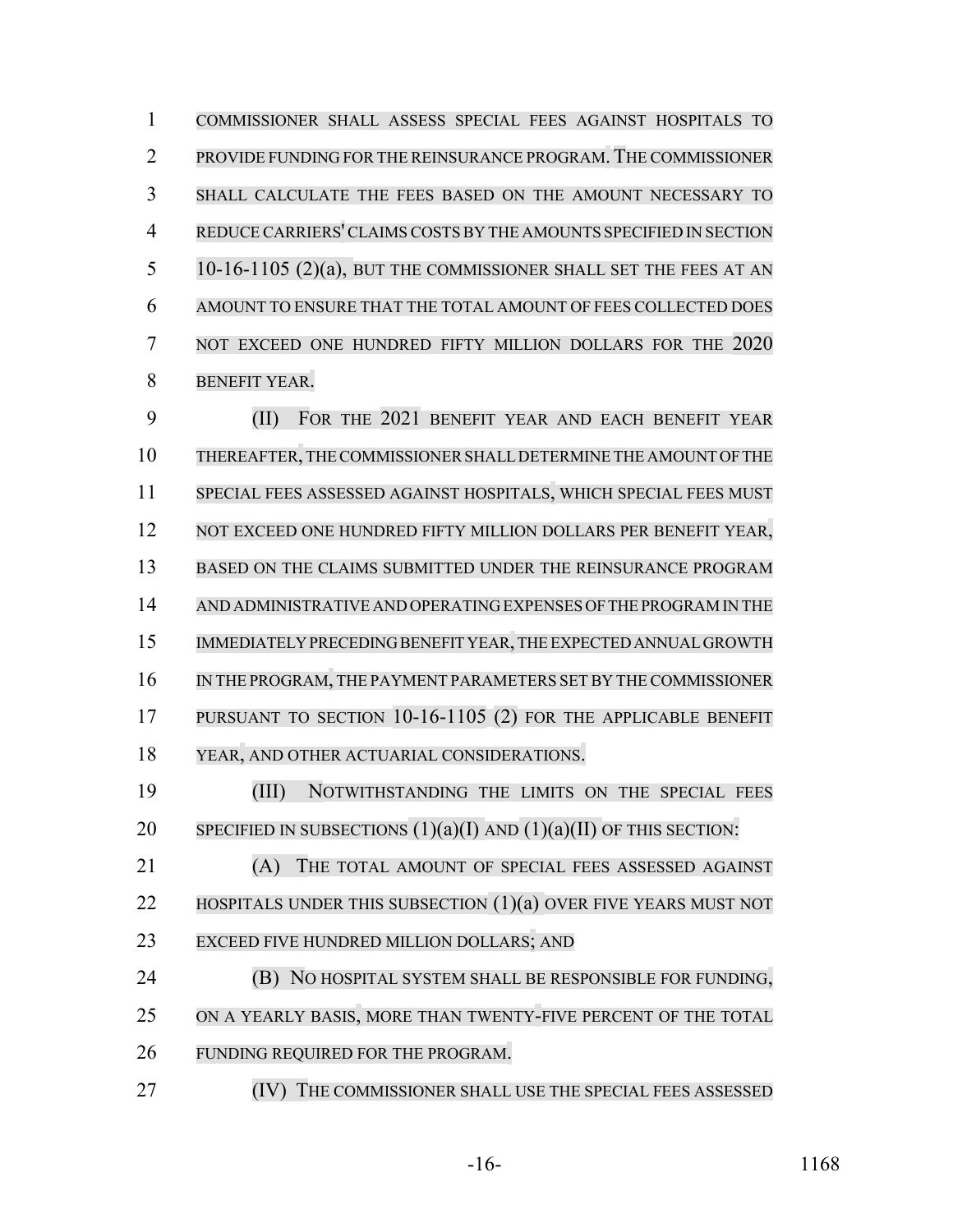PURSUANT TO THIS SUBSECTION (1)(a) TO PAY THE ADMINISTRATIVE AND OPERATING EXPENSES OF THE REINSURANCE PROGRAM, INCLUDING REINSURANCE PAYMENTS AND EXPENSES OF THE PROGRAM, THE COMMISSIONER, AND THE DIVISION.

 (V) THE COMMISSIONER SHALL NOT FUND THE PROGRAM THROUGH ANY TYPE OF FEE SCHEDULE, RATE SETTING, OR OTHER COST-SAVING MECHANISM IMPOSED ON HOSPITALS.

 (b) (I) FOR ANY BENEFIT YEAR STARTING ON OR AFTER JANUARY 1, 2020, IF, AFTER CARRIERS HAVE FILED AND THE COMMISSIONER HAS APPROVED RATES FOR THE BENEFIT YEAR, THE FEDERAL GOVERNMENT SUSPENDS THE FEE IMPOSED PURSUANT TO SECTION 9010 OF THE FEDERAL ACT FORTHAT BENEFIT YEAR, THE COMMISSIONERSHALL ASSESS AGAINST CARRIERS A SPECIALFEE OFTWO AND TWO-TENTHS PERCENT OF PREMIUMS COLLECTED BY CARRIERS, OR A SPECIAL FEE IN AN AMOUNT EQUAL TO THE AMOUNT OF THE FEE IMPOSED BY THE FEDERAL GOVERNMENT PURSUANT TO SECTION 9010 OF THE FEDERAL ACT IF THAT FEE AMOUNT IS DIFFERENT 17 THAN THE AMOUNT SPECIFIED IN THIS SUBSECTION  $(1)(b)(I)$ , FOR THE PERIOD THAT CARRIERS COLLECTED THE FEE IMPOSED PURSUANT TO SECTION 9010 OF THE FEDERAL ACT. THE COMMISSIONER SHALL USE THE REVENUES GENERATED FROM THE SPECIAL FEES ASSESSED PURSUANT TO THIS SUBSECTION (1)(b) FOR THE PURPOSES SPECIFIED IN SECTION 22 10-16-1107 (3) IN ORDER TO DECREASE THE AMOUNT OF SPECIAL FEES REQUIRED FROM HOSPITALS PURSUANT TO SUBSECTION (1)(a) OF THIS SECTION BY UP TO THIRTY MILLION DOLLARS PER YEAR, WITH ANY REMAINING REVENUES USED TO REDUCE PREMIUMS.

26 (II) THIS SUBSECTION (1)(b) DOES NOT APPLY TO PLANS OR BENEFITS PROVIDED UNDER MEDICARE, MEDICAID, OR THE "CHILDREN'S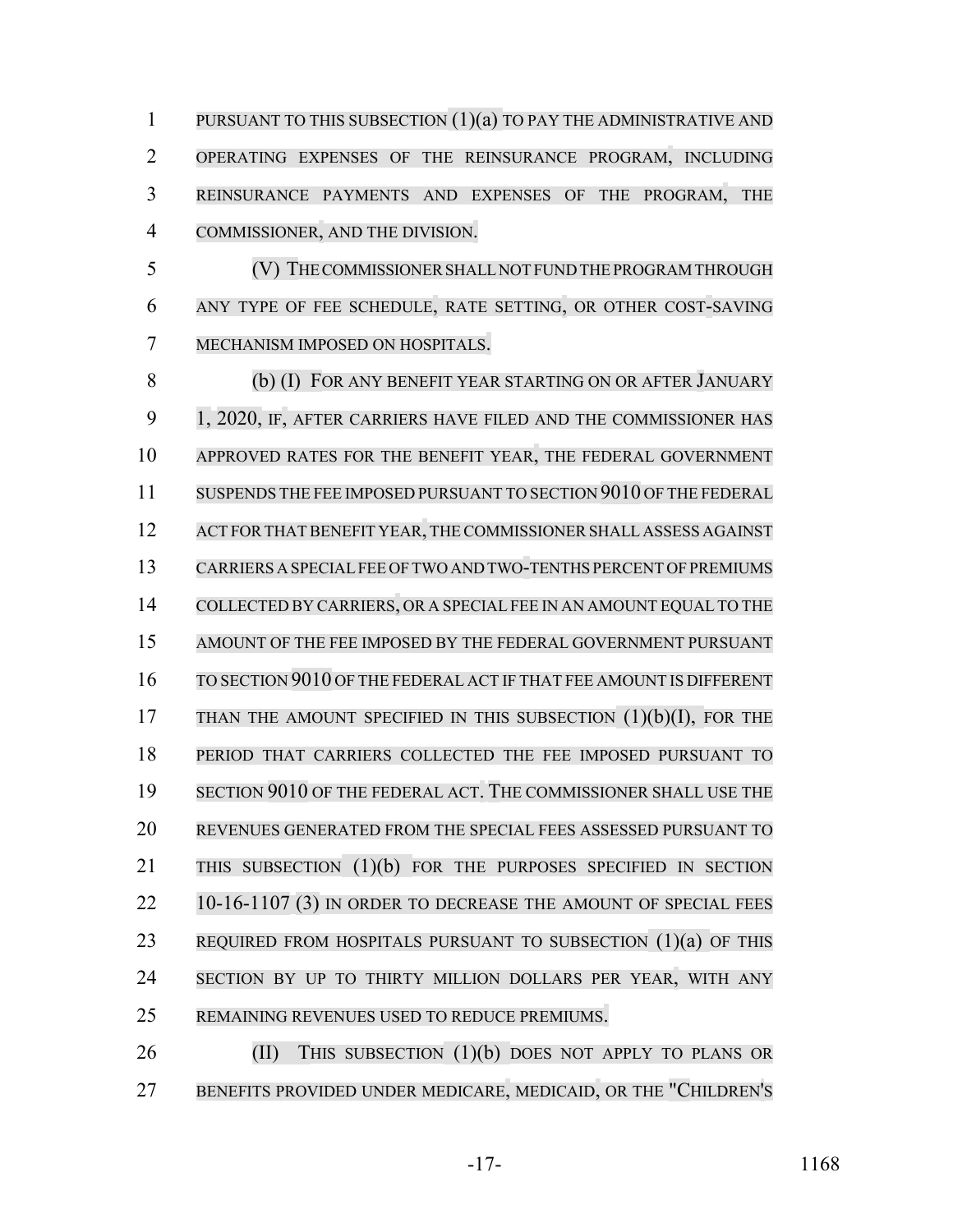| $\mathbf{1}$   | BASIC HEALTH PLAN" ESTABLISHED UNDER ARTICLE 8 OF TITLE 25.5.      |
|----------------|--------------------------------------------------------------------|
| $\overline{2}$ | (c) THE COMMISSIONER SHALL TRANSMIT SPECIAL FEES COLLECTED         |
| 3              | PURSUANT TO THIS SUBSECTION (1) TO THE STATE TREASURER FOR DEPOSIT |
| $\overline{4}$ | IN THE REINSURANCE PROGRAM CASH FUND CREATED IN SECTION            |
| 5              | 10-16-1107.                                                        |
| 6              | (2) THE COMMISSIONER SHALL PROMULGATE RULES TO IMPLEMENT           |
| $\overline{7}$ | THIS SECTION, INCLUDING:                                           |
| 8              | THE REASONABLE TIME PERIODS FOR THE BILLING AND<br>(a)             |
| 9              | COLLECTION OF THE SPECIAL FEES;                                    |
| 10             | (b) PROCEDURES FOR EXEMPTING HOSPITALS FROM SPECIAL FEES           |
| 11             | IMPOSED PURSUANT TO SUBSECTION (1)(a) OF THIS SECTION, IN WHOLE OR |
| 12             | IN PART, WHICH PROCEDURES MUST INCLUDE, AT A MINIMUM, THE          |
| 13             | <b>FOLLOWING PARAMETERS:</b>                                       |
| 14             | (I) WHETHER A HOSPITAL HAS FEWER THAN FIFTY LICENSED BEDS;         |
| 15             | WHETHER A HOSPITAL IS LOCATED IN GEOGRAPHIC RATING<br>(II)         |
| 16             | AREA NUMBER FIVE, SEVEN, EIGHT, OR NINE;                           |
| 17             | (III)<br>WHETHER A HOSPITAL IS AFFILIATED WITH A NETWORK OF        |
| 18             | HOSPITALS;                                                         |
| 19             | (IV) WHETHER A HOSPITAL'S NET INCOME AT YEAR END IN EACH           |
| 20             | OF THE PREVIOUS THREE YEARS WAS LESS THAN ZERO BASED ON AUDITED    |
| 21             | FINANCIAL STATEMENTS PROVIDED BY THE HOSPITAL;                     |
| 22             | (V) WHETHER A HOSPITAL IS A CRITICAL ACCESS HOSPITAL;              |
| 23             | (VI) WHETHER THE AMOUNT OF UNCOMPENSATED CARE PROVIDED             |
| 24             | BY THE HOSPITAL IS DISPROPORTIONATELY HIGHER THAN THE STATEWIDE    |
| 25             | <b>AVERAGE</b> , AND                                               |
| 26             | (VII) WHETHER A HOSPITAL'S PROPORTION OF PATIENTS ENROLLED         |
| 27             | IN MEDICARE OR MEDICAID IS DISPROPORTIONATELY HIGHER THAN THE      |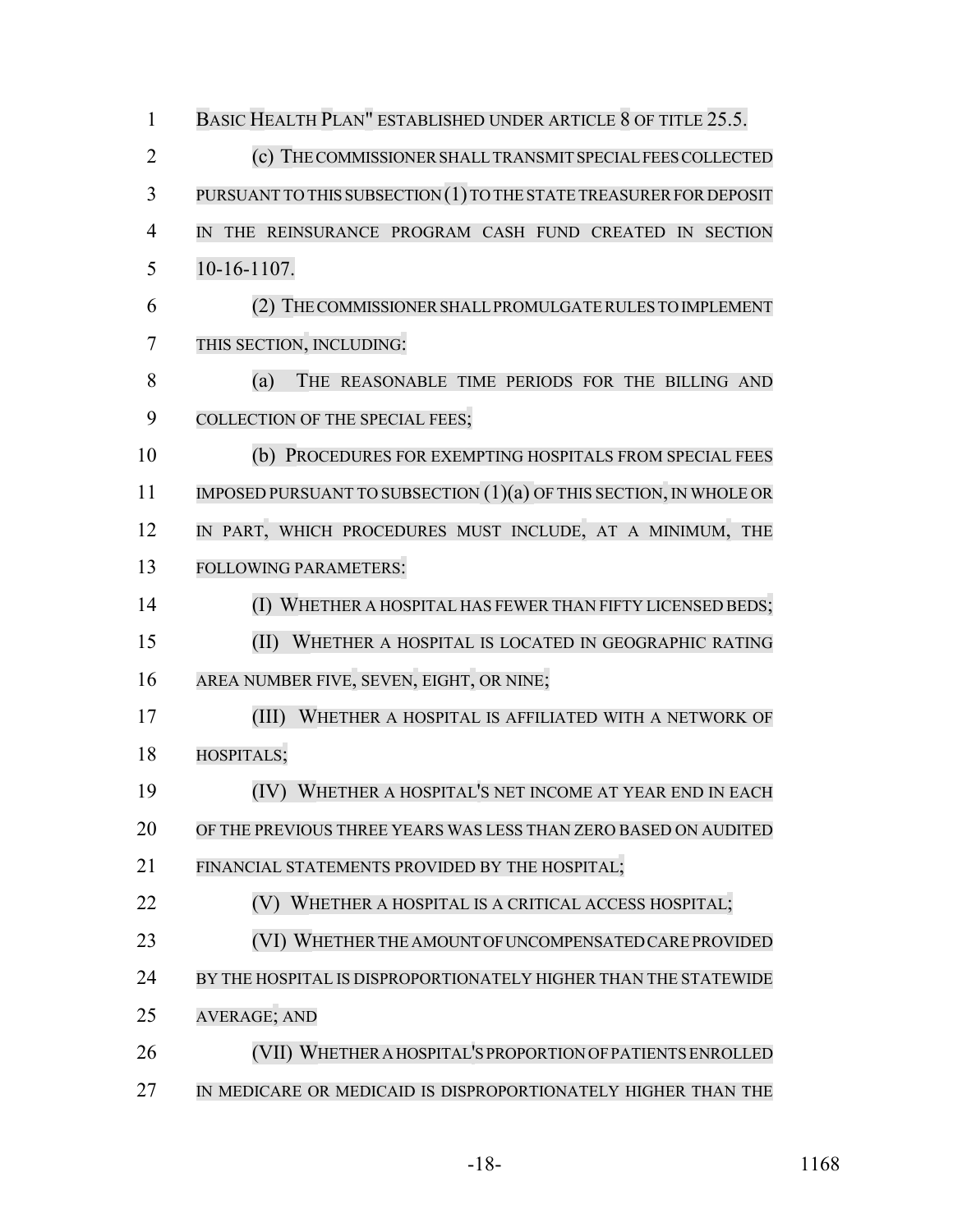- STATEWIDE AVERAGE PROPORTION OF MEDICARE OR MEDICAID PATIENTS
- FOR ALL HOSPITALS; AND
- (c) DETERMININGTHE AMOUNT OFTHE ASSESSMENT ON HOSPITALS
- IN ACCORDANCE WITH SUBSECTION (1)(a) OF THIS SECTION.
- (3) A HOSPITAL SHALL PAY THE SPECIAL FEES IMPOSED PURSUANT
- TOSUBSECTION (1)(a) OFTHIS SECTIONFROMITSGENERALREVENUESAND
- IS PROHIBITED FROM:
- 8 (a) COLLECTING AN ASSESSMENT FROM CONSUMERS AS ANY TYPE OF SURCHARGE ON ITS FEES;
- (b) PASSING THE SPECIAL FEES ON TO CONSUMERS AS ANY TYPE OF INCREASE TO FEES OR CHARGES FOR SERVICES; OR
- (c) OTHERWISE PASSING THE SPECIAL FEE ON TO CONSUMERS IN ANY MANNER.
- (4) IF A HOSPITAL OR CARRIER, IF APPLICABLE, FAILS TO PAY A SPECIAL FEE TO THE COMMISSIONER IN ACCORDANCE WITH THE TIME PERIODS ESTABLISHED BY RULE,THECOMMISSIONERMAY USE ALL POWERS CONFERRED BY THE INSURANCE LAWS OF THIS STATE TO ENFORCE 18 PAYMENT OF THE SPECIAL FEES.
- **10-16-1109. State innovation waiver federal funding - Colorado reinsurance program.** (1) (a) FOR PURPOSES OF IMPLEMENTING AND OPERATING THE REINSURANCE PROGRAM AS SET FORTH IN THIS PART 11 FOR PLAN YEARS STARTING ON OR AFTER JANUARY 23 1, 2020, THE COMMISSIONER MAY APPLY TO THE SECRETARY OF THE UNITED STATES DEPARTMENT OF HEALTH AND HUMAN SERVICES FOR:
- (I) A FIVE-YEAR STATE INNOVATION WAIVER IN ACCORDANCE WITH SECTION 1332 OF THE FEDERAL ACT, CODIFIED AT 42 U.S.C. SEC. 18052, AND 45 CFR 155.1300;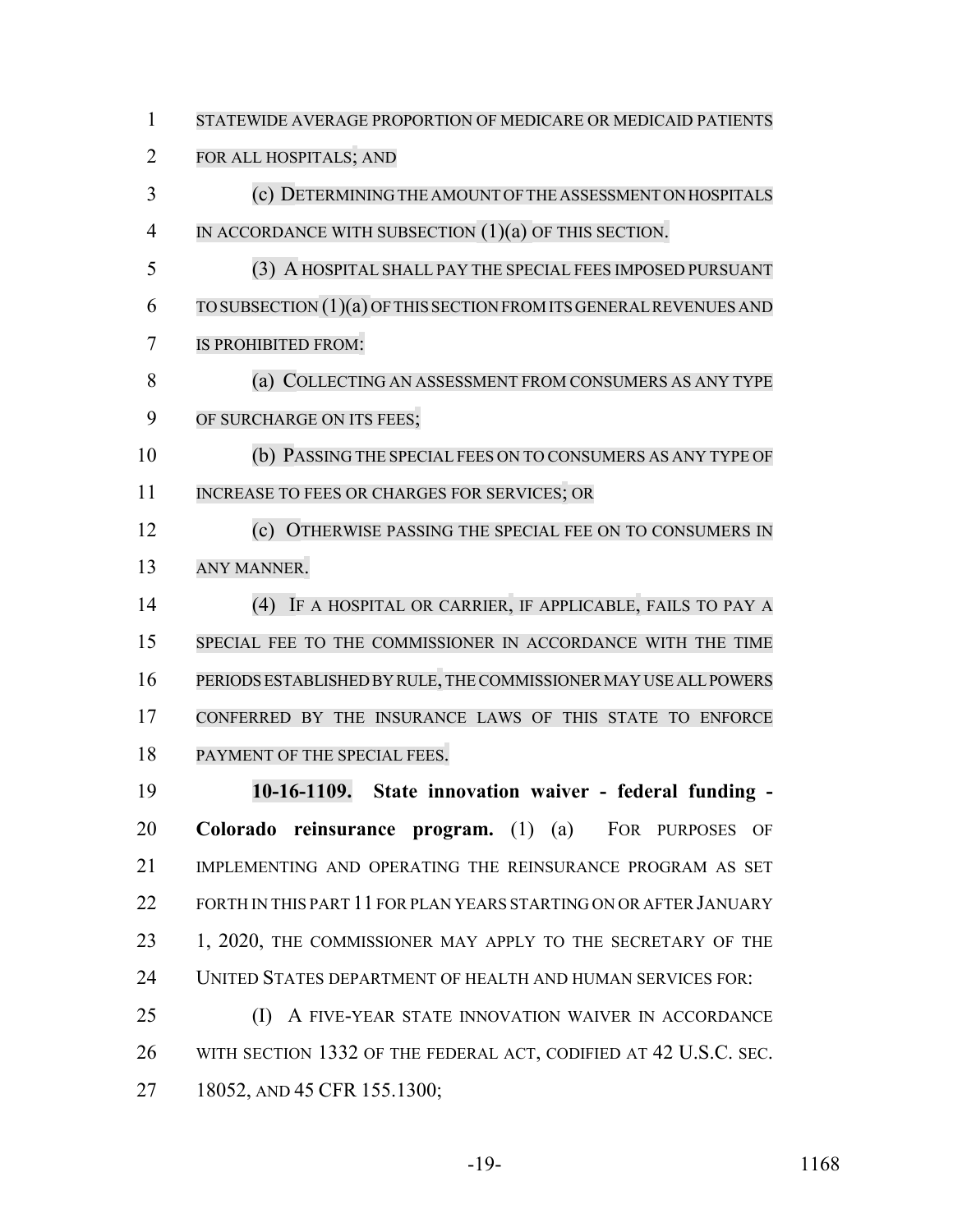(II) FEDERAL FUNDS FOR THE REINSURANCE PROGRAM; OR

(III) A STATE INNOVATION WAIVER AND FEDERAL FUNDS.

 (b) AN APPLICATION FOR A STATE INNOVATION WAIVER OR FOR FEDERAL FUNDS MUST CLEARLY STATE THAT OPERATION OF THE REINSURANCE PROGRAM IS CONTINGENT ON APPROVAL OF THE WAIVER OR FUNDING REQUEST.

 (c) THE COMMISSIONER SHALL ENSURE THAT A WAIVER APPLICATION SUBMITTED PURSUANT TO THIS SECTION COMPLIES WITH THE REQUIREMENTS SPECIFIED IN SECTION 1332 OF THE FEDERAL ACT, CODIFIED AT 42 U.S.C. SEC. 18052, AND 45 CFR 155.1308.

 (d) THE COMMISSIONER SHALL INCLUDE IN A WAIVER APPLICATION A REQUEST FOR A PASS-THROUGH OF FEDERAL FUNDING IN ACCORDANCE WITH SECTION 1332 (a)(3) OF THE FEDERAL ACT, 42 U.S.C. SEC. 18052 (a)(3), TO ALLOW THE STATE TO OBTAIN AND USE, FOR PURPOSES OF 15 HELPING FUND THE REINSURANCE PROGRAM, ANY FEDERAL FUNDS THAT WOULD, ABSENT THE WAIVER, BE USED TO PAY ADVANCE PAYMENT TAX CREDITS AND COST-SHARING REDUCTIONS AUTHORIZED UNDER THE FEDERAL ACT.

 (2) THE COMMISSIONER SHALL NOTIFY THE FOLLOWING IN WRITING OF ANY FEDERAL ACTIONS REGARDING THE WAIVER OR FUNDING REQUEST: **(a) THE JOINT BUDGET COMMITTEE OF THE GENERAL ASSEMBLY;** (b) THE SENATE COMMITTEE ON HEALTH AND HUMAN SERVICES OR

ANY SUCCESSOR COMMITTEE; AND

**(c)** THE HOUSE OF REPRESENTATIVES COMMITTEES ON HEALTH AND INSURANCE AND PUBLIC HEALTH CARE AND HUMAN SERVICES OR ANY SUCCESSOR COMMITTEES.

**10-16-1110. Repeal of part - notice to revisor of statutes.**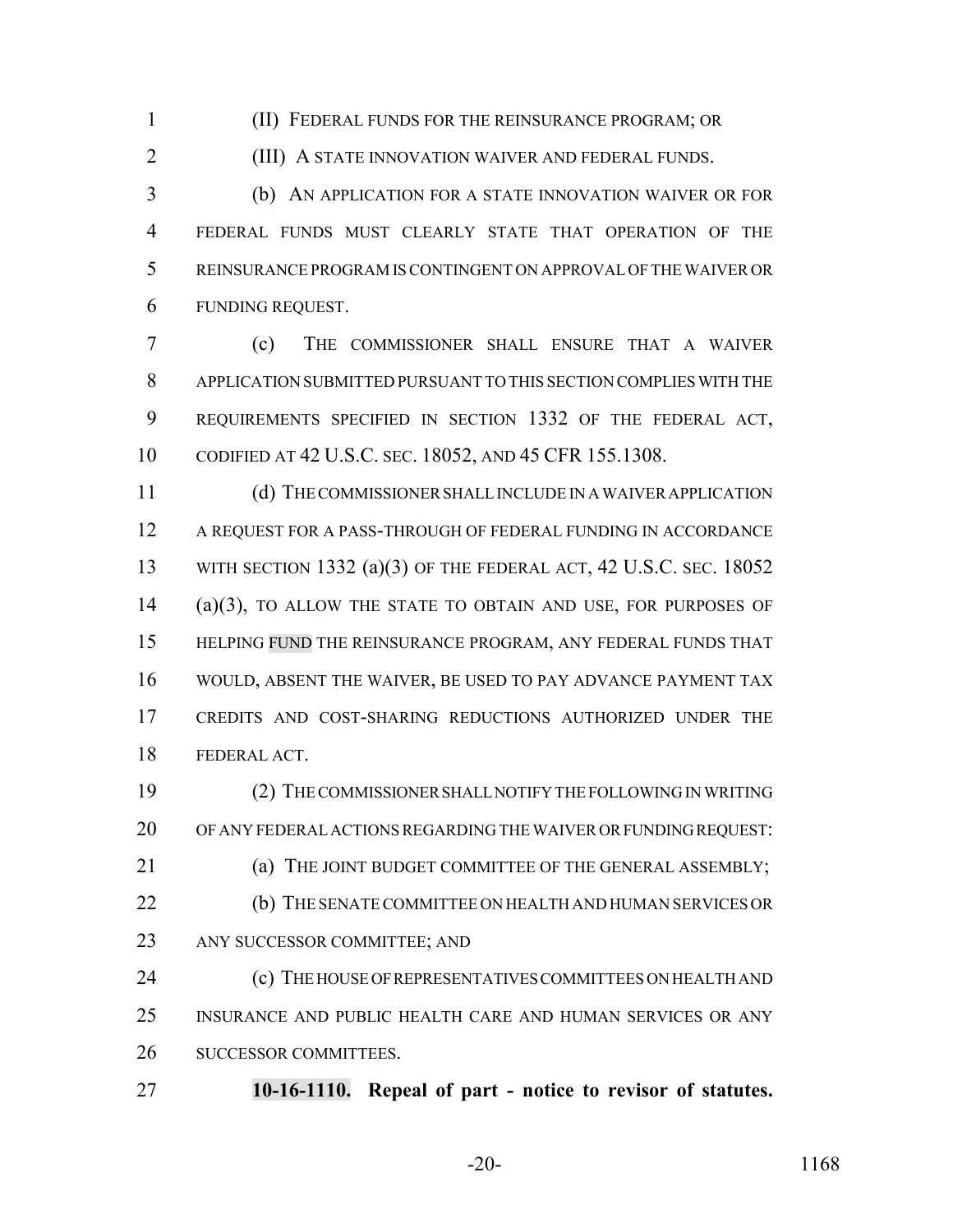(1) (a) THE COMMISSIONER SHALL NOTIFY THE REVISOR OF STATUTES IN 2 WRITING, BY E-MAIL SENT TO REVISOROFSTATUTES.GA@STATE.CO.US, UPON RECEIPT FROM THE SECRETARY OF THE UNITED STATES DEPARTMENT OF HEALTH AND HUMAN SERVICES OF NOTICE OF APPROVAL OR DENIAL OF THE WAIVER OR FUNDING REQUESTED UNDER SECTION 10-16-1109.

 (b) (I) IF THE NOTICE FROM THE COMMISSIONER STATES THAT THE WAIVER OR FUNDING WAS DENIED, THIS PART 11 IS REPEALED, EFFECTIVE UPON THE DATE IDENTIFIED IN THE NOTICE THAT THE WAIVER OR FUNDING WAS DENIED OR, IF THE NOTICE DOES NOT SPECIFY THAT DATE, UPON THE 11 DATE OF THE NOTICE OF DENIAL TO THE REVISOR OF STATUTES.

**(II)** IF THE NOTICE FROM THE COMMISSIONER STATES THAT THE WAIVER OR FUNDING WAS APPROVED, THIS SUBSECTION (1) IS REPEALED, EFFECTIVE UPON THE DATE IDENTIFIED IN THE NOTICE THAT THE WAIVER OR FUNDING WAS APPROVED OR, IF THE NOTICE DOES NOT SPECIFY THAT DATE, UPON THE DATE OF THE NOTICE OF APPROVAL TO THE REVISOR OF STATUTES.

 (2) THIS PART 11 IS REPEALED, EFFECTIVE SEPTEMBER 1, 2024. BEFORE THE REPEAL, THIS PART 11 IS SCHEDULED FOR REVIEW IN 20 ACCORDANCE WITH SECTION 24-34-104.

 **SECTION 2.** In Colorado Revised Statutes, 24-34-104, **add**  $22 \qquad (25)(a)(XX)$  as follows:

 **24-34-104. General assembly review of regulatory agencies and functions for repeal, continuation, or reestablishment - legislative declaration - repeal.** (25) (a) The following agencies, functions, or both, are scheduled for repeal on September 1, 2024:

**(XX)** THE COLORADO REINSURANCE PROGRAM AUTHORIZED